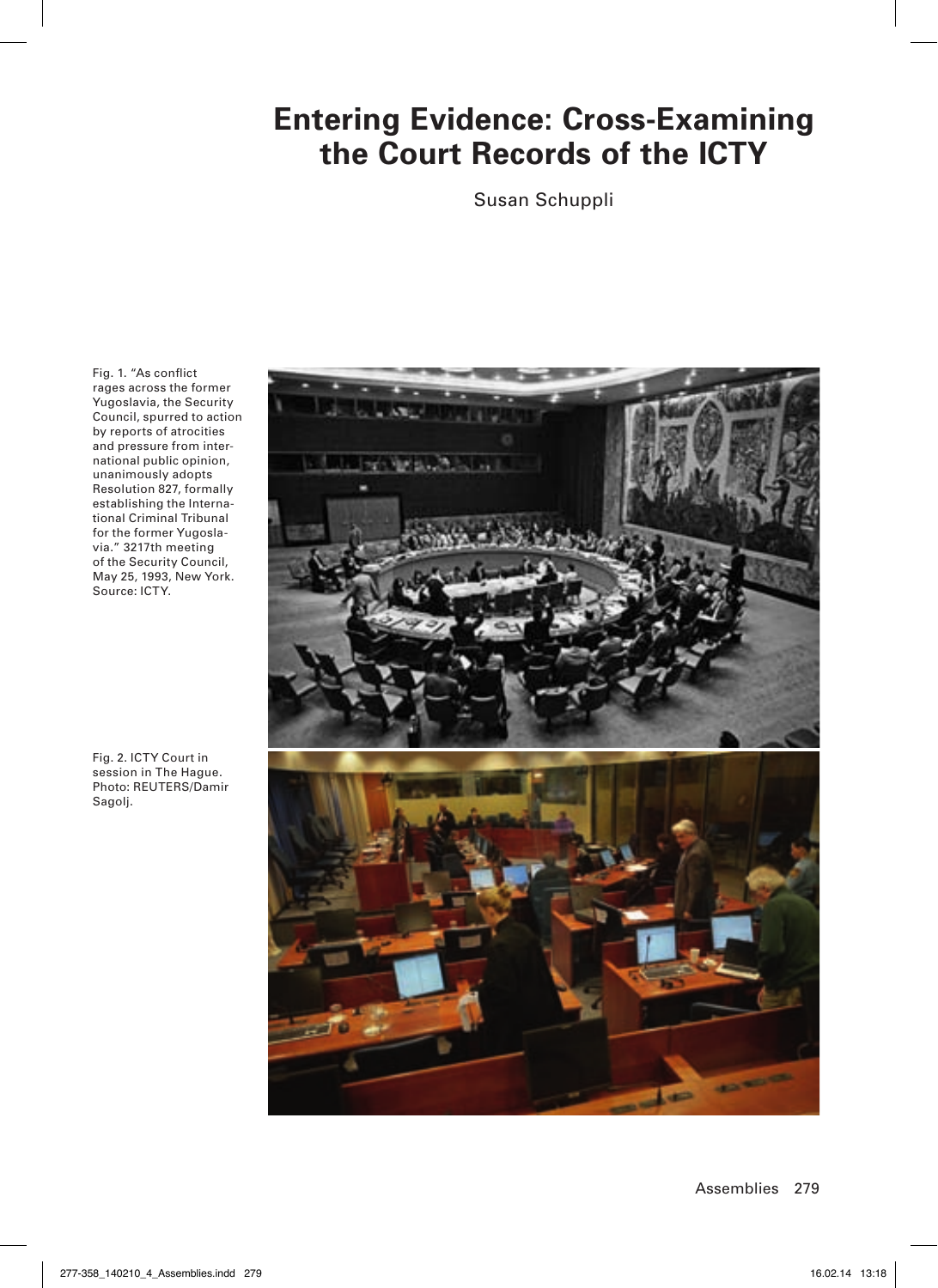## **Part I: The Archive**

It is wrong always, everywhere, and for everyone, to believe anything upon insufficient evidence.

—William James 1

On February 11, 1994, the United Nations adopted the "Rules of Procedure and Evidence pursuant to Article 15 of the Statute of the International Tribunal for the Prosecution of Persons Responsible for Serious Violations of International Humanitarian Law Committed in the Territory of the Former Yugoslavia since 1991." This document would set in motion the juridical apparatus and evidential protocols for the investigation and prosecution of alleged war-crimes taking place in the Balkans. Reports of grave wrongdoings in Bosnia and mounting pressure from the international community had prompted the UN Security Council to establish the International Criminal Tribunal for the Former Yugoslavia (ICTY) one year earlier on May 25, 1993, in accordance with Resolution 827. This temporary ad hoc institution was granted specific prosecutorial jurisdiction over allegations of crimes against humanity committed across the territories of the former Yugoslavia.

"When the first judges arrived at the Tribunal in November 1993, there were no rules of procedure, no cases and no prosecutor. By the time the first prosecutor arrived in the Hague in August 1994, the judges had drafted the Rules of Procedure and Evidence, and the Deputy Prosecutor had set up the structures of the Office of the Prosecutor (OTP), and recruited the first investigators and begun mounting investigations in what was, in some cases, hostile territory."<sup>2</sup> This document crafted by the judges lays down the 125 rules that provide the fundamental legal architecture of the entire Tribunal, from its organizational structure, prosecutorial operations, witness management, and evidentiary processes, to its technical and media requirements. 3 It has been amended forty-nine times over the lifetime of the Tribunal, which is now in its final stages, with only four cases still on trial and seven more on appeal.

As a quasi-historic body with the majority of its cases completed and sentencing rendered, thousands of the ICTY's Court Records have been made public and are accessible online or by written request. These artifacts stand not only as a comprehensive legal archive of the first international criminal law court—the product of a process of war-crimes prosecution that began with the Nuremberg and Tokyo Trials in the 1940s and continued with the further creation of the International Criminal Tribunal for Rwanda (UNICTR) in 1994—they also provide extraordinary insight into the complex inner workings of an international court. In particular, they disclose the procedures and practices that convert testimony and material artifacts into matters of legal evidence capable of presiding over questions of public truth.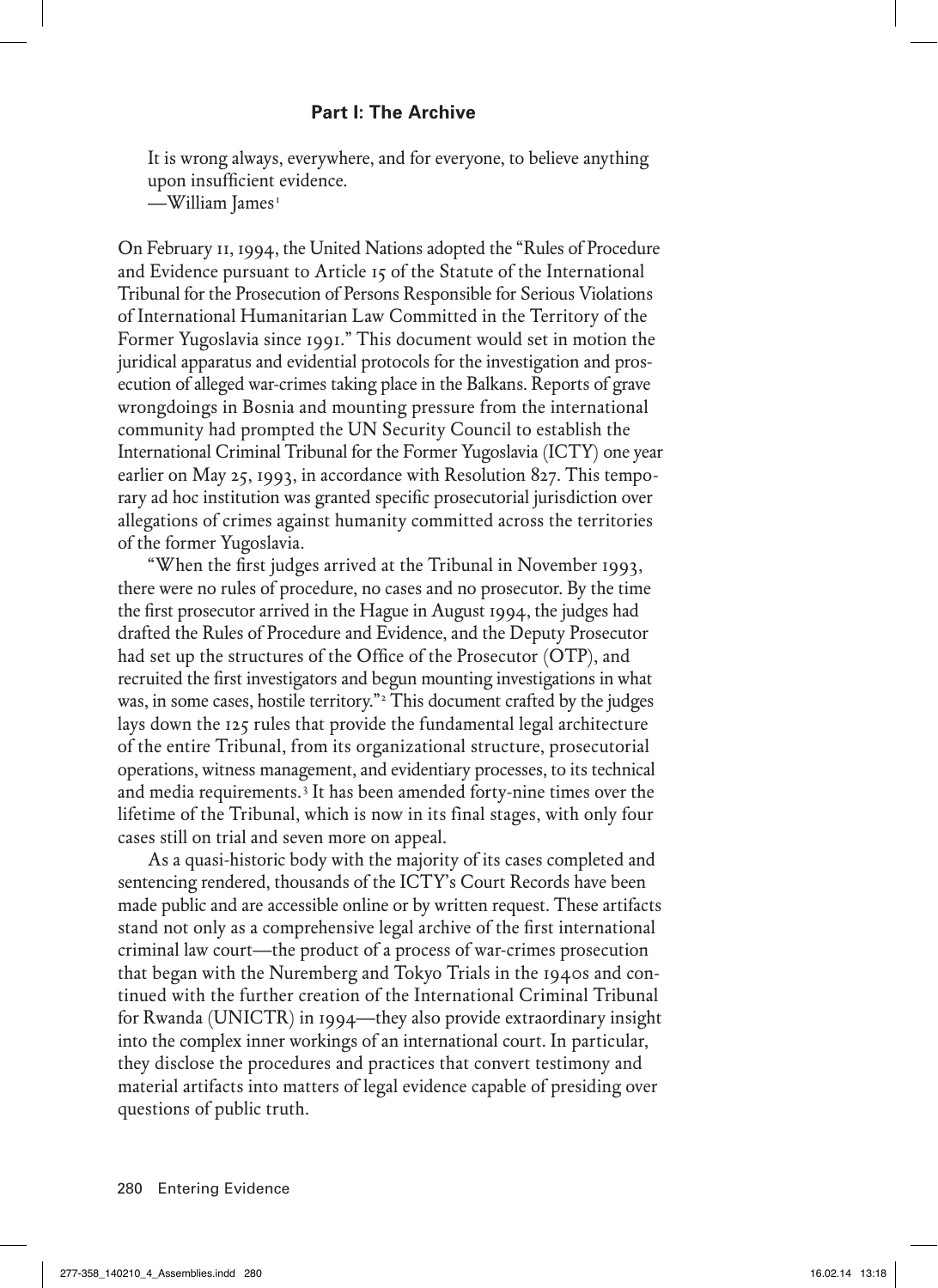These unrestricted offerings are of course a small fraction of the actual volume of materials gathered and records produced by the Tribunal since its inception in 1993. Full disclosure with provisions for protected witnesses remains one of its core ambitions. 4 Today the vast archival holdings of the ICTY exceed 9.3 million entries and include photographs, diaries, maps, diagrams, exhumation records, X-rays, radio intercepts, audio recordings and videotapes, as well as physical objects such as scale models, computer hard drives, personal effects, munitions, and even remnants of charred timber and stone. All is here, save biohazardous materials such as bloodsoaked clothing, which would have been documented and then disposed of. By 2010, the ICTY Court Records required 3,704 meters of storage shelving. In addition to OTP exhibits, transcripts of the cases and procedural documents are also scanned and entered into the e-court database of the Records of the Trial and Appeals Chambers.

I have been particularly interested in examining the issues that arise when media and other non-textual evidence enters into legal proceedings as a "material witness" entrusted with the task of testifying to history. An important dimension of this overall research, to which my exploration into the ICTY Court Records contributes, has been to conceptually interrogate the ways in which the postproduction treatment of media materials—their copying, editing, digitizing, and chain-of-custody handling—impacts upon their evidentiary capacity to produce the truth claims that are required for "the justice of law" to answer to the "injustices of war." 5 This is especially pertinent to materials coming out of conflict zones that are often produced under extremely challenging conditions. A textbook case that I encountered during my research was that of the collapse of the Old Bridge in Mostar, in which corroborating video evidence was thrown into doubt when an expert witness proved that the videotape in question had been spliced and reedited, thus nullifying the argument that the bridge was not intentionally destroyed through shelling. 6 The poor quality of many videotapes in the custody of the OTP could raise serious legal challenges, because courts typically rely upon unadulterated materials to assert the legal merits of evidence. While mobile-phone video uploads have dramatically increased the reach of citizen journalism when it comes to reporting human rights abuses, much of this online content is edited and captioned by its producers. Although this would be standard practice and wouldn't necessarily hinder the capacity of these materials to produce a public truth, such processing troubles the court and weakens the ability of jurists to make a legal truth using such evidence. If available, raw, unedited files—ideally burned directly to disc without being previewed in a software package such as iPhoto or QuickTime—are the gold standard of forensic human rights investigators. Nonetheless, previewed or edited versions are often the only materials that prosecutors have at their disposal to support or reject a legal claim. Disputes around accusations of genocide and war-crimes are thus archived by media whose status is in dispute not merely at the level of representation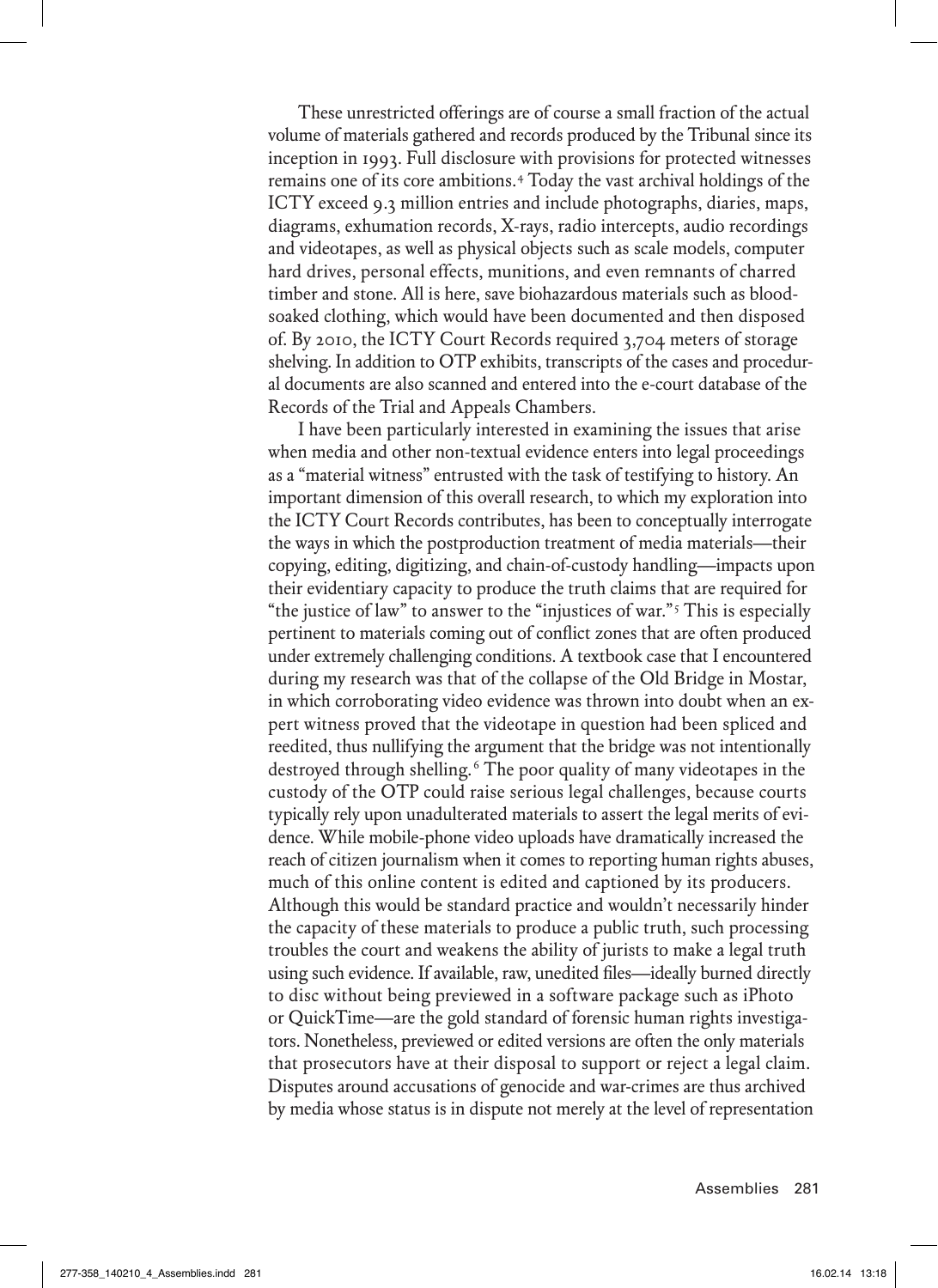but also potentially at the level of its composition, where corrupt data or technical inconsistencies can raise legal doubts. Furthermore, regardless of how materially compromised evidence might be prior to entering the administrative circuits of the court (decomposed objects recovered from a mass grave, clothing soiled by bodily fluids, documents damaged by moisture, videos hurriedly shot and copied) what emerges as one makes one's way through these archival holdings is ultimately the extent to which the Tribunal itself becomes a processing machine that works over the materials that enter its legal infrastructure, and in the process also actively transforms them.



In the early days of the Tribunal, unsolicited items arrived with regularity through the post—photo albums, family mementos, home movies, and private papers—sent as potential legal evidence from members of the public who had personal stakes in the outcome of the trials taking place in UN courtrooms in The Hague. These were all dutifully logged and evaluated by the OTP as to their evidential value, even though their chain-of-custody handling prior to their arrival at the court could not be corroborated. In some rare cases these items tendered by the public did make their way through the elaborate mechanisms of the Tribunal to become exhibits and are now archived among the evidential artifacts stored in the vaults of the OTP. The archives of the Tribunal are in fact divided into three areas of jurisdiction, which also mirror the tripartite structure of most international criminal courts: Chambers (courtrooms), Office of the Prosecutor (investigation and prosecution), and Registry (administrative functions). Each of these areas of responsibility generates records and in the case of the OTP, which also manages the evidence unit of the ICTY, are subject to strict guidelines as to the access, management, and conservation of such historically significant material. The archives of the ICTY are organized as follows:

i) *Records of the Trial and Appeals Chambers* holds all the documents produced by the daily functioning of the court, the most important of which are the records of court proceedings.

Fig. 3. Bullet taken from the Luka detention facility near Brčko, Bosnia and Herzegovina. Source: ICTY Court Records.

Fig. 4. Ligature used to bind a victim's hands in Srebrenica, unearthed during an exhumation in Srebrenica, Bosnia and Herzegovina. Source: ICTY Court Records.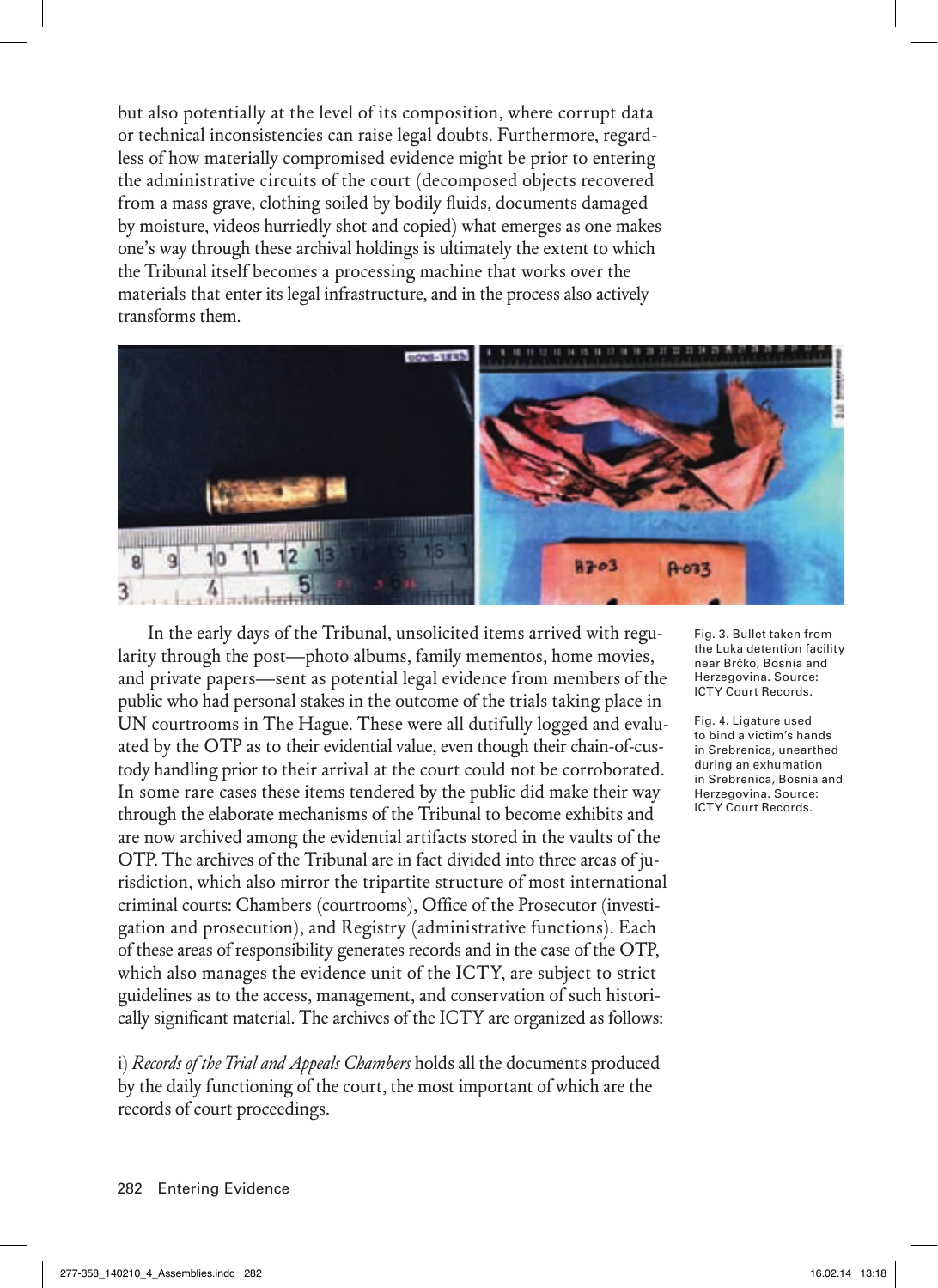ii) *Records of the Office of the Prosecutor* holds all evidential material and is responsible for maintaining electronic evidence records. As of October 2004, the evidence unit contained:

- Paper, maps, still photographs, and photographic slides: 5,807,761 items
- Electronic scanned copies of the  $5,807,761$  items
- Audiotapes: 2,800 (some of 60 minutes, others of 90 or 120 minutes)
- Videotapes: 5,500 (some of 30 minutes, others of 60, 120 or 240 minutes)
- CDs: 1,500 (some 650 megabytes, others 700 megabytes)
- Artifacts: 13,200 (obtained as evidence or used in trials for explanatory purposes—physical objects are not technically records)<sup>7</sup>

iii) *Records of the Registry* holds the administrative paper records of the ICTY Registry including personnel and staff medical files.

All records of court proceedings are available online, and digital copies of evidential material are also systematically being made public through a searchable database as cases conclude and decisions over appeals are determined. However, the actual records and artifacts of the Office of the Prosecutor are sealed off from public scrutiny since the vast majority will never make their way into a case. Materials related to ongoing cases and appeals are also withheld. I was extremely fortunate to have been able to tour the OTP vault when I interviewed Bob Reid, Chief of Operations for the ICTY, and peer into several of its evidence boxes. It is in this archive that the most sensitive and rare materials are stored, including all the exhumation records and X-rays from Srebrenica as well as the eighteen Mladic notebooks, containing 3,500 pages of meticulous handwritten notes documenting every meeting that he (General Ratko Mladic) attended during the war in Bosnia from 1992 to 1995. These are, in fact, one of the few OTP seizures whose authenticity was questioned by the defense, requiring their extraction from the vault and scientific examination and verification by the Netherlands Forensic Institute. This forensic testing was demanded despite the fact that Mladic said they were his notebooks, which Karadzić confirmed, and that they were found hidden in Mladic's house behind a wall. 8

Row upon row of brown archival storage boxes and grey files teeming with materials. The organizational schema of the OTP vault is disquietingly pragmatic yet also surprisingly idiosyncratic and lacks the high-tech facade that we have come to expect of secure storage facilities, such as that of Iron Mountain, located in a former limestone mine in Boyers, Pennsylvania, where Bill Gates's Corbis photographic collection is famously interred some sixty-seven meters below ground. 9 As a "temporary" court, the ICTY operates in the former Aegon Insurance Building, a retrofitted structure whose records storage will be replaced by a new purpose-built archive when the Tribunal closes.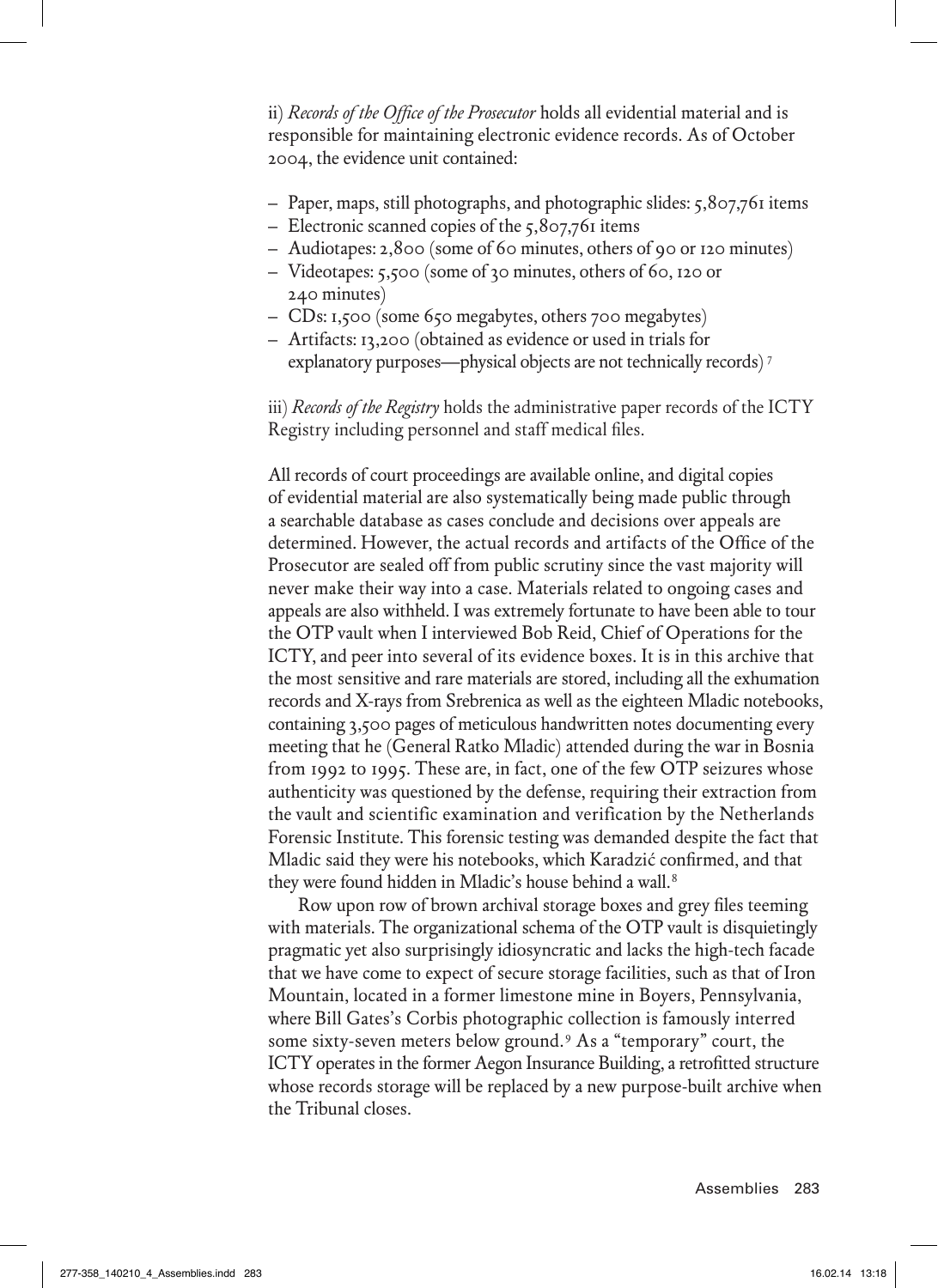

In the vault of the OTP the numeric labels assigned to each storage unit are preceded by a letter that immediately denotes their contents: *K* is for Kosovo, *O* for Omarska, *S* for Srebrenica, *X* for exhumation, *V* for videotape, *T* for transcript, and so on. If the vault is the de facto final resting place of the legal archive that now chronicles more than twenty years of war-crimes prosecution, the tumultuous journey of evidential materials from the field through the mechanisms of the Tribunal is itself contradicted by the mundane regularity and humble cardboard boxes that now house the legal traces of such heinous acts. Differentiated only by their numerical identification and the occasional Post-it note, these ordered boxes stand in stark contrast to the frenzied violence out of which their contents emerged. The only visible denotation of difference appeared when I rounded the corner of one aisle and noticed that neon-yellow triangular reflectors were affixed to a number of archival boxes. These luminescent markers signal an urgent salvage instruction for hard-copy records in the event of power failure or disaster, such as the flooding of the vault—they are the most valuable evidential records of the court and must be saved first.<sup>10</sup> The shocking Scorpion video, a Serbian paramilitary unit that captured its execution of six male Bosniak prisoners on tape as a perverse trophy recording, is stored within this screaming display of yellow-tagged high-priority boxes.<sup>11</sup>

The details of the future disclosure of these OTP evidential records, and those of the ICTY more generally, have yet to be fully agreed upon, as they are complicated not only by the sheer volume of records that require

Fig. 5. Vault of the Office of the Prosecutor. Photo: REUTERS/Damir Sagolj.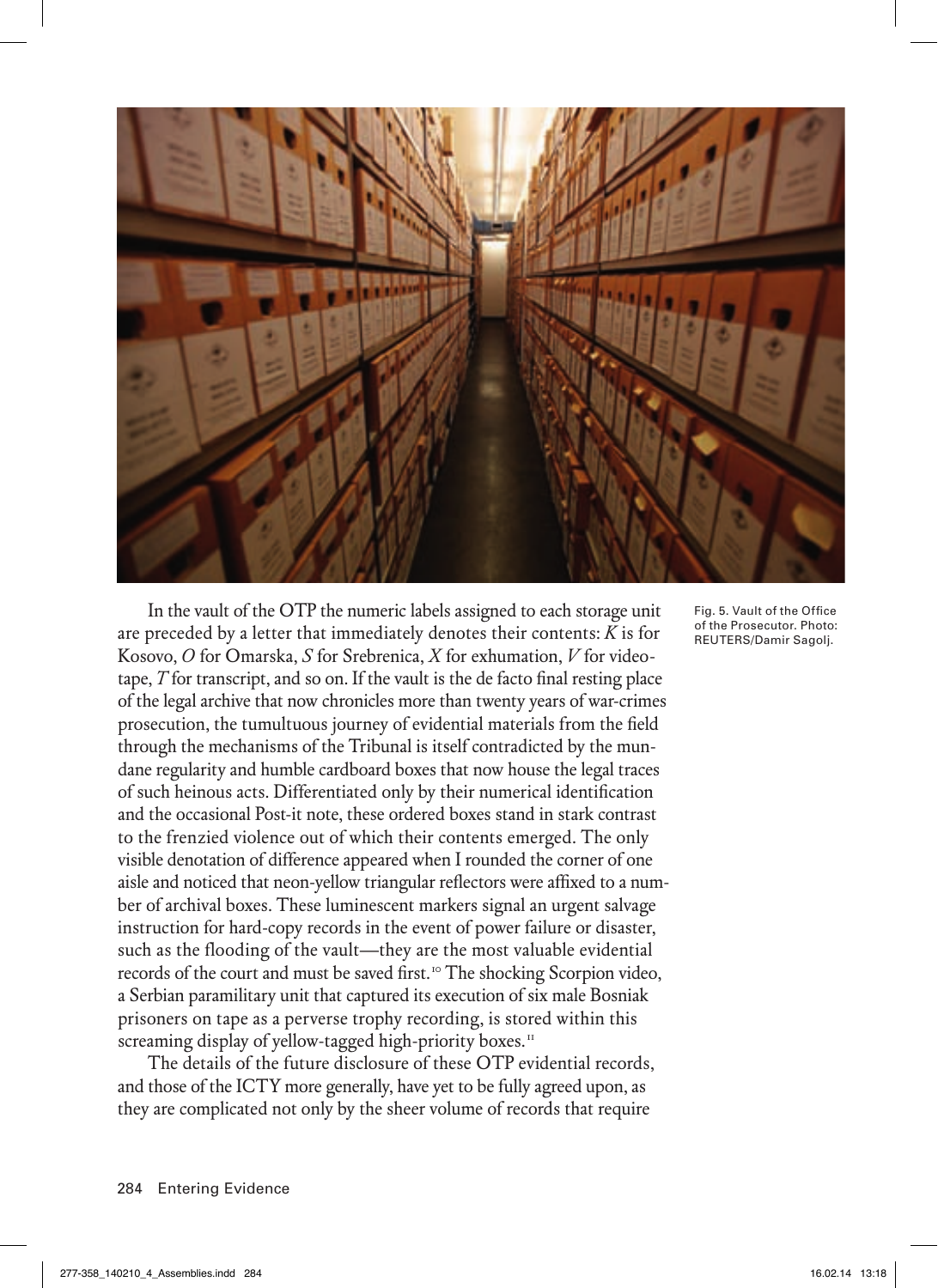

Fig. 6. Videotapes, CDs, and audio recordings in the vault of the Office of the Prosecutor. Photo: REUTERS/Damir Sagolj.

retention appraisal—what to save and/or destroy—but also by the question as to what should be revisited and translated. "Between 1994 and 2000, both the complete and the public-use versions of the videotape [of courtroom proceedings] carried only the sound of the floor language and, in some cases, the English interpretation. This means that prior to 2001, the audiotapes are the only source for all interpreted languages."<sup>12</sup> The publication of court records also raises issues concerning the treatment of classified documents and of how to maintain ongoing protection for witnesses. Nonetheless, provisions are underway to house the entirety of the ICTY archives in a permanent facility in The Hague as a legacy project—in contrast to earlier plans to sequester them in New York, as is standard practice for a UN body that has completed its mandate. Even this decision—to maintain the archives in Europe—has been controversial, in that many legal scholars and historians contend that these materials should be returned to the nations of the former Yugoslavia as part of their legal heritage and made available as a localized resource in the areas where their impact and access will be most deeply felt. I too would argue for the records to be returned to their local contexts, as the museological approach of housing the artifactual legacies of the weak in the institutions of the strong reenacts the asymmetries of power that contributed to the conflicts in the first place. The imaging and digitization of its complete holdings suggests that a virtual version of the ICTY archives will be the compromise solution.<sup>13</sup> During my conversation with Bob Reid, he mentioned in passing that scores of letters requesting further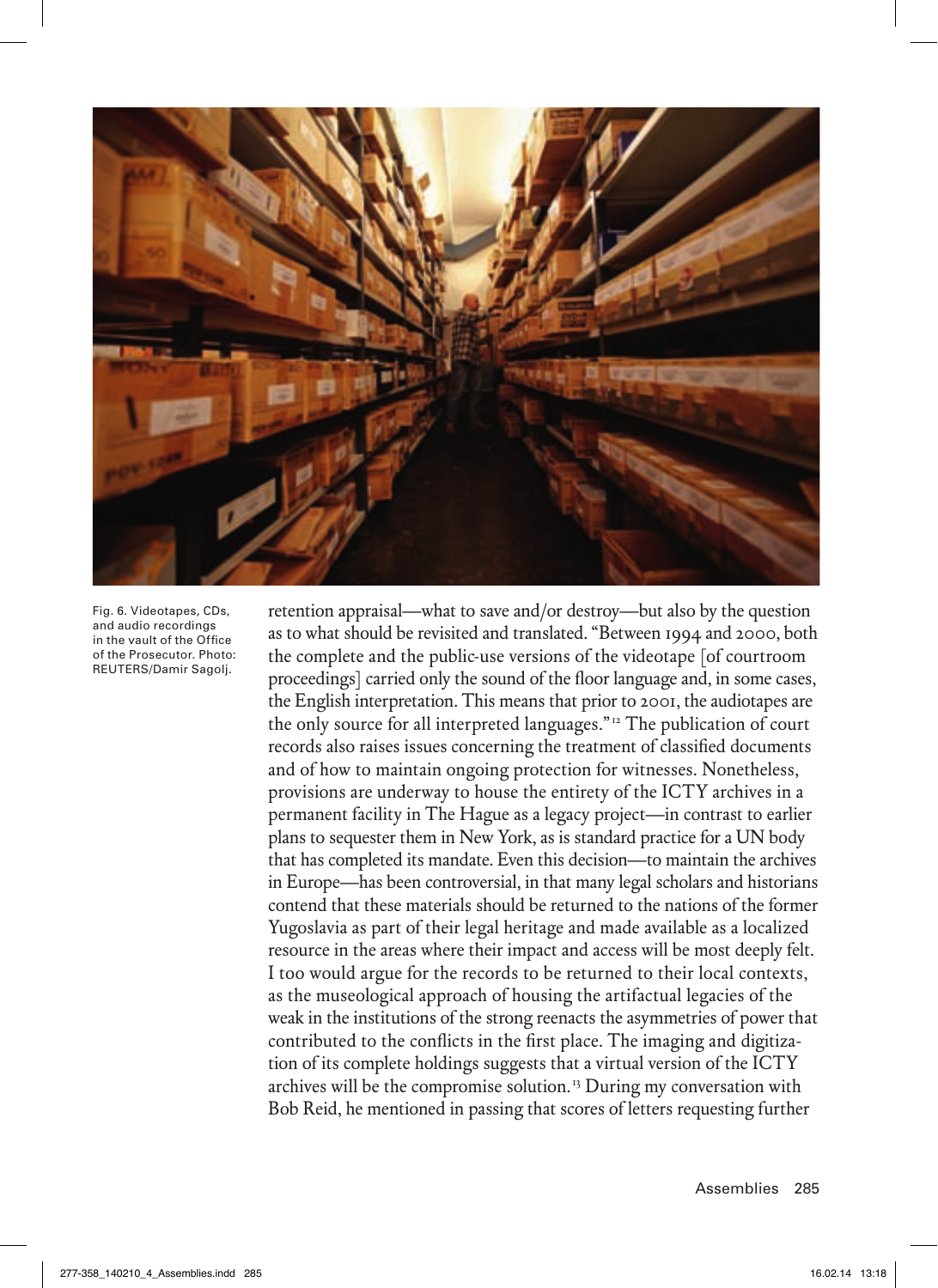

indictments were regularly received from members of the public, including requests to the prosecutor to lay war-crimes charges against George W. Bush and Tony Blair for the invasion of Iraq. These too are filed away somewhere in the OTP as a faint echo of the more radical potential of the court to pursue injustice wherever it might appear, in spite of the ICTY's specific mandate to try the violations that took place during the Balkan conflicts of the 1990s. These misplaced demands, whether in the form of offerings of evidence or prosecutorial requests, suggest that the ICTY has entered public consciousness as *the* global war-crimes Tribunal.

Arguably the most significant records of the Tribunal are those documenting the legal proceedings of the trials themselves. "The audiovisual recording of the proceedings at the ICTY was decided by the Judges as early as 1994 for three main reasons: to make sure that justice would be seen to be done, to dispel any misunderstandings that might otherwise arise as to the role and the nature of the Tribunal proceedings and to fulfill the educational task of the Tribunal." 14 A 1998 study commissioned by the ICTY and conducted by Dr. Paul Mason (Coordinator of the Centre for Media and Justice at Southampton Institute, UK) reviewed the impact that such "gavel-to-gavel" audiovisual coverage had on the courts' proceedings and reported that "there was a general consensus that court participants are not affected by cameras in court. This was true in both self-assessment and in evaluation of the impact of cameras upon other court participants. […] Cameras can inform the international community of the workings of the Tribunal whilst ensuring a transparent and fair system of justice is in operation. It was suggested by many that the audio-visual policy of the Tribunal could be successfully adopted by other international judicial proceedings, including the Lockerbie trial. There was uncertainty concerning televising domestic court proceedings." 15 In May 2005 archivist Trudy Huskamp Peterson of the National Peace Foundation (USA) conducted another survey of ICTY court proceedings and found that every hour in court results in the production of four written transcripts and twelve to fourteen audiovisual recordings in each of the languages of the Tribunal. An inventory of all the audiovisual recordings of proceedings generated by the court up until that time tallied at 75,868 units made up variously of CDs, audiocassettes, and videotapes.<sup>16</sup>

Figs. 7, 8. ICTY audiovisual booths. Courtesy of the ICTY.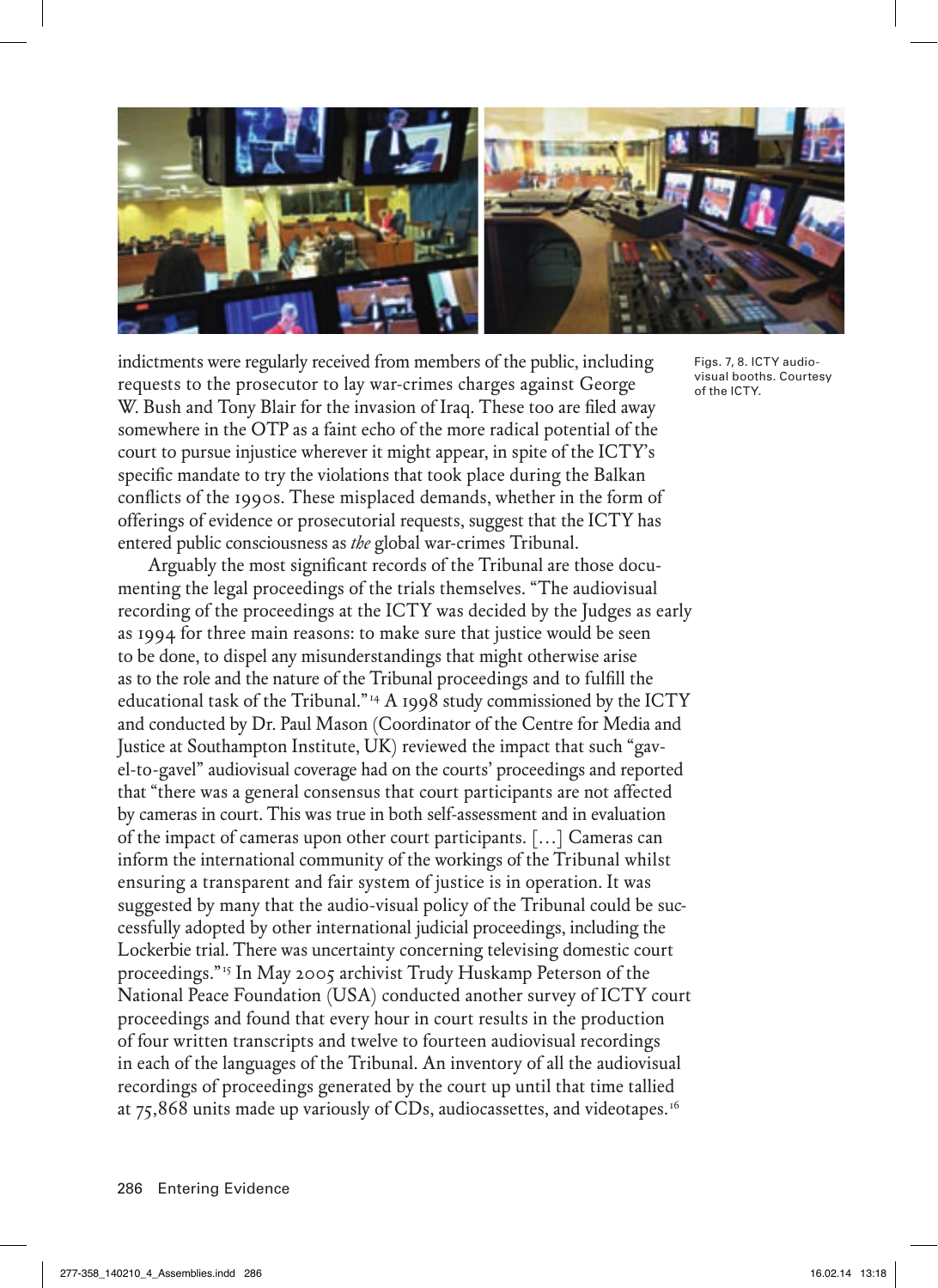# **Part II: The Evidence**

The most savage controversies are about matters as to which there is no good evidence either way. —Bertrand Russell 17

The following excerpt is taken from the transcript of a Status Conference on the Tribunal in 2005. Case IT-05-87-PT, the Prosecutor versus Milan Milutinović and others:

MR. ACKERMAN: Since being assigned to this case, I've received I believe 206 CDs. That number may be a little soft; it may be 208 or 204. And I understand there are more to come. Mr. Bakrac tells me he's received 280, which means I may have another 74 or something headed my way. I don't know the basis for that discrepancy at all.

In the time I've been assigned, I have concentrated a significant portion of my time on just trying to figure out what is on each of those CDs. I've managed to get through 80 of them in the last 30 days or so, and that doesn't mean I'm looking at them for content particularly but to determine what they are and thereby know whether to assign them to another member of my staff. For instance, a number of them are either one-hour or twohour broadcasts of news programmes from Belgrade television during the course of the war in Kosovo. I can't understand a thing that's on those, and so I have to send those off to my co-counsel in Belgrade to have him look at them and determine what they contain. That process, obviously, is going to take a significant additional time just to make the preliminary decision regarding those, and then extracting the content is another matter entirely.

There is the electronic disclosure materials. When I first came on the case, I think there were two batches there, maybe three. It's now risen to five just in the short time that I've been there.

JUDGE BONOMY: Is there any reason to think, though, that there is material which isn't on the CDs?

MR. ACKERMAN: It's definitely not on the CDs. [...] The Prosecution cannot tell me how many pages of material are there. The estimates that I've heard range between 250.000 pages and 1 million pages.[…] We throw these numbers around in this Tribunal to the point where they have, I think, lost meaning in terms of the number of pages of discovery. 250.000 pages of material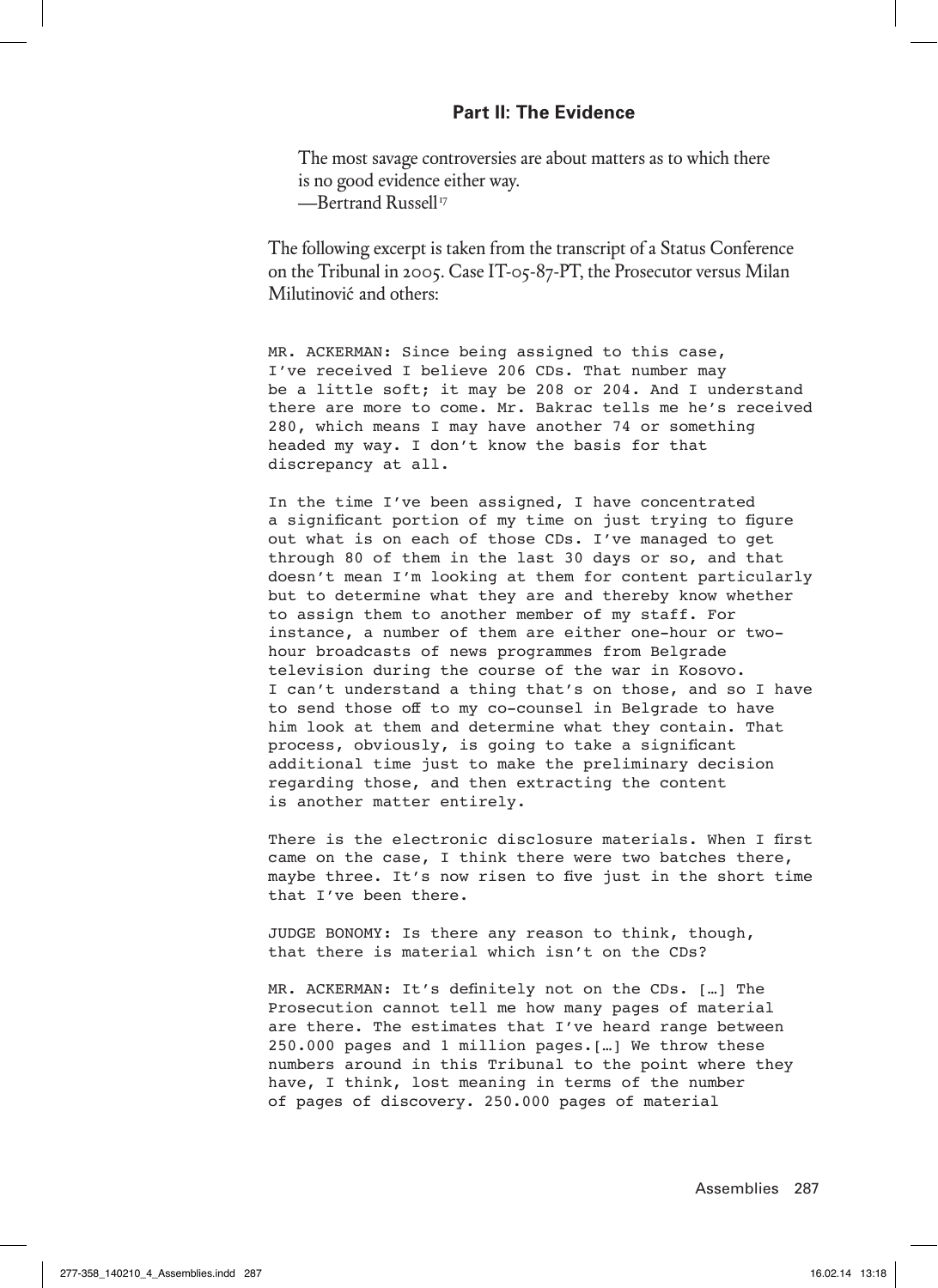is an overwhelming amount of material, Your Honour. If you put it in binders at 500 pages per binder, you've got 500 binders of material. It's 500, 500-page books. I told you reading at two minutes per page, a 40-hour week, it would take 208 weeks just to read it. Just to read it. So two counsel working on it couldn't even complete in a year and get through the material. And that's the EDS material.[…]

There are the 12 expert reports that you've suggested today that I need to make a rather priority and get those and read through those. I don't have any idea how many pages that is and how long it will take me.[…] There are I don't know how many witness statements that are disclosed in various ways that I will need to deal with. […]

JUDGE BONOMY: Are you saying that the 206 CDs plus the EDS material is not witness statements? Witness statements are over and above that?

MR. ACKERMAN: I don't think so. I think they're contained within that material. I don't know but I think they are. I think that's  $-$  it's fair to assume that they are. [...] Your Honour, to understand, it is not just reading through the material. If that were all that was involved, it would make the matter much easier. It is analysing that material, correlating that material, cross-referencing that material, getting that material into some form so that if  $-$  if I need in the future something that I remember having read as I go through this I'll know how to find it, where it is. I'll have cross-reference it had in some way that I can use of it.[…]

I've suggested if you just take the EDS material, reading it two minutes per page, two counsel, two years — one year, two counsel, one year just to get through that, I think it's a reasonable estimate, Your Honour, that in compliance with the Statute of this Tribunal that I cannot be ready to try this case before about the fall of 2007, and that's if we don'thave a major problem arising out of this new 1998 material which I didn't consider when I filed my opposition to the motion for joinder.

It would be — it would be malpractice and a violation of my oath as a counsel and a violation of the — of the ethical standards both in the bar to which I belong and the — and this Tribunal to go to trial without having properly prepared. I couldn't possibly go to trial with not having read, for instance, every page of the Rule 68 material.[…]

JUDGE BONOMY: We're going to have a break shortly because we have little time left on the tape, so can you give me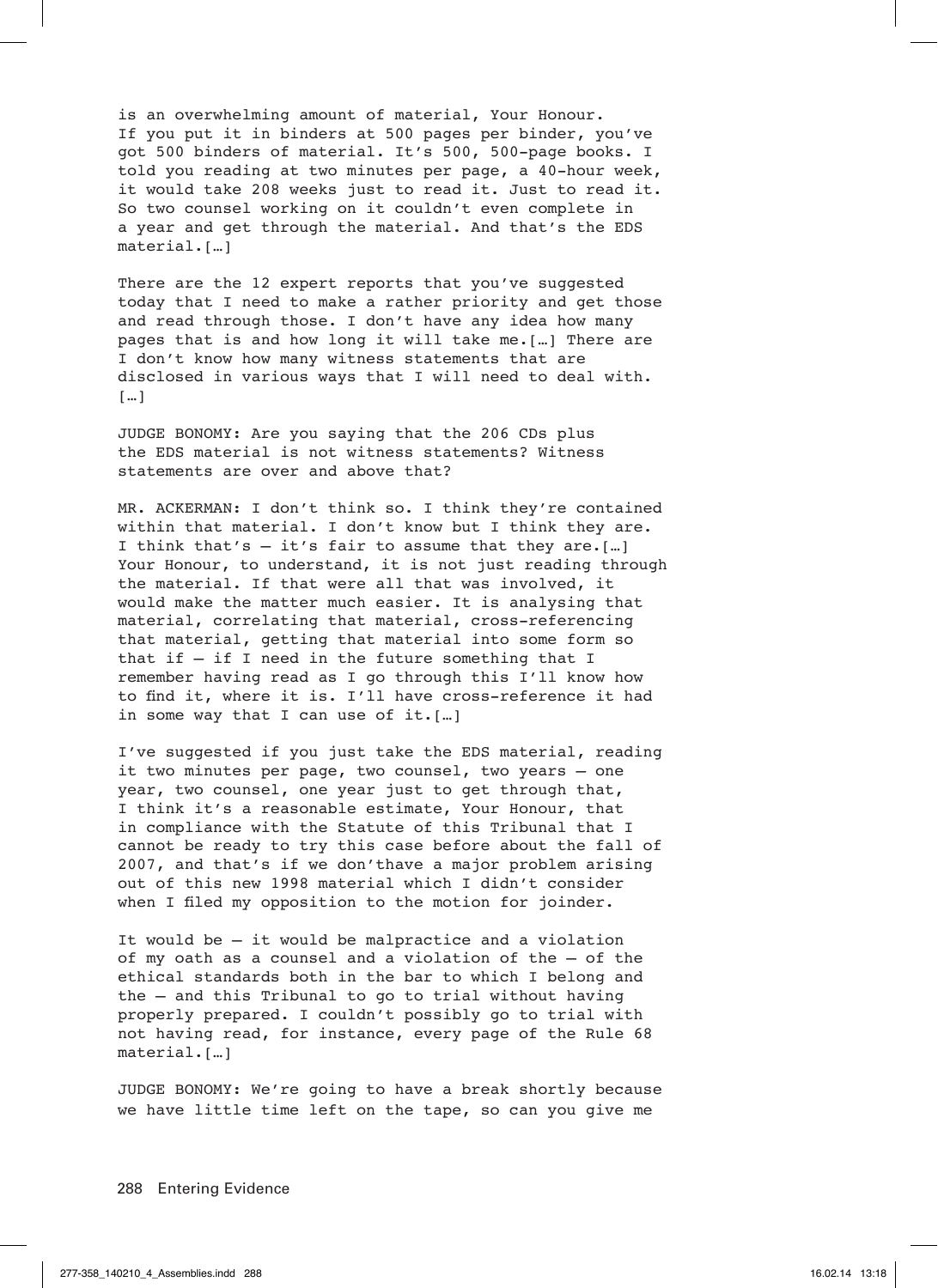some indication of timing here? We're not far from the end of the Status Conference but it's in your hands.

MR. ACKERMAN: I think my speech is virtually ended, Your Honour. $^{18}$ 

This exchange between Judge Bonomy and Mr. Ackerman, defense cocounsel, detailed in a status conference from August 25, 2005, emphasizes the magnitude of information that is generated by a single case in the ICTY and explains why there are 9.3-million-plus artifacts in its archives—a huge percentage of which are self-generated. But it also highlights the multiple media platforms that participate in staging the mise-en-scène of International Humanitarian Law (IHL) as well as the additional complications such technologies introduce. What is perhaps even more revealing in this contretemps between judge and defense is the degree to which Ackerman must first engage with the materials quantitatively, when one might well expect a war-crimes tribunal to be overly preoccupied with the qualitative dimensions of data. His ethical obligation to mount a meticulous defense is challenged by the sheer volume of material he must process, combined with his inability to comprehend the Serbian audio recordings that also grow daily in number, and which he must in turn outsource for translation. Ackerman's frustration has turned him into a calculating machine … counting pages, indexing documents, scanning audio CDs, and marking time. But so too is the judge himself a timekeeper as he hurries Ackerman along, noting that the time left on the tape is fast running out.

This tension between the quantitative dimensions of a trial, its metadata so to speak, and the qualitative, content-rich information disclosed by its records through the testimonials of witnesses and experts, will come to play a crucial role in our understanding of how and by what procedures such legal records become evidential or significant of something in the first place; that is to say, even before the particularities of their content (their encoded subjectivities) are explicated in court. Elsewhere I refer to this condition of double-articulation as that of the "material witness." 19 By this I mean an entity (object or unit) whose physical properties or technical organization not only records evidence of passing events to which it can actively bear witness (the material crime-scene evidence sequestered in the vaults of the OTP, for example), but also the means by which the event of evidence is itself made manifest (the rules of procedure and evidence that govern the presentation of such materials in court and adjudicate over their admission into evidence). In developing the concept of the material witness I have primarily examined media artifacts, which archive trace-evidence of the violent events that generated their context and explore the ways in which these materials enter into various public forums as agents of dispute. These are materials that have come out of situations of political conflict and crisis—images, for example, whose content bruises the public eye—but they are also materials that have had violence done to them. Matter, in effect, only becomes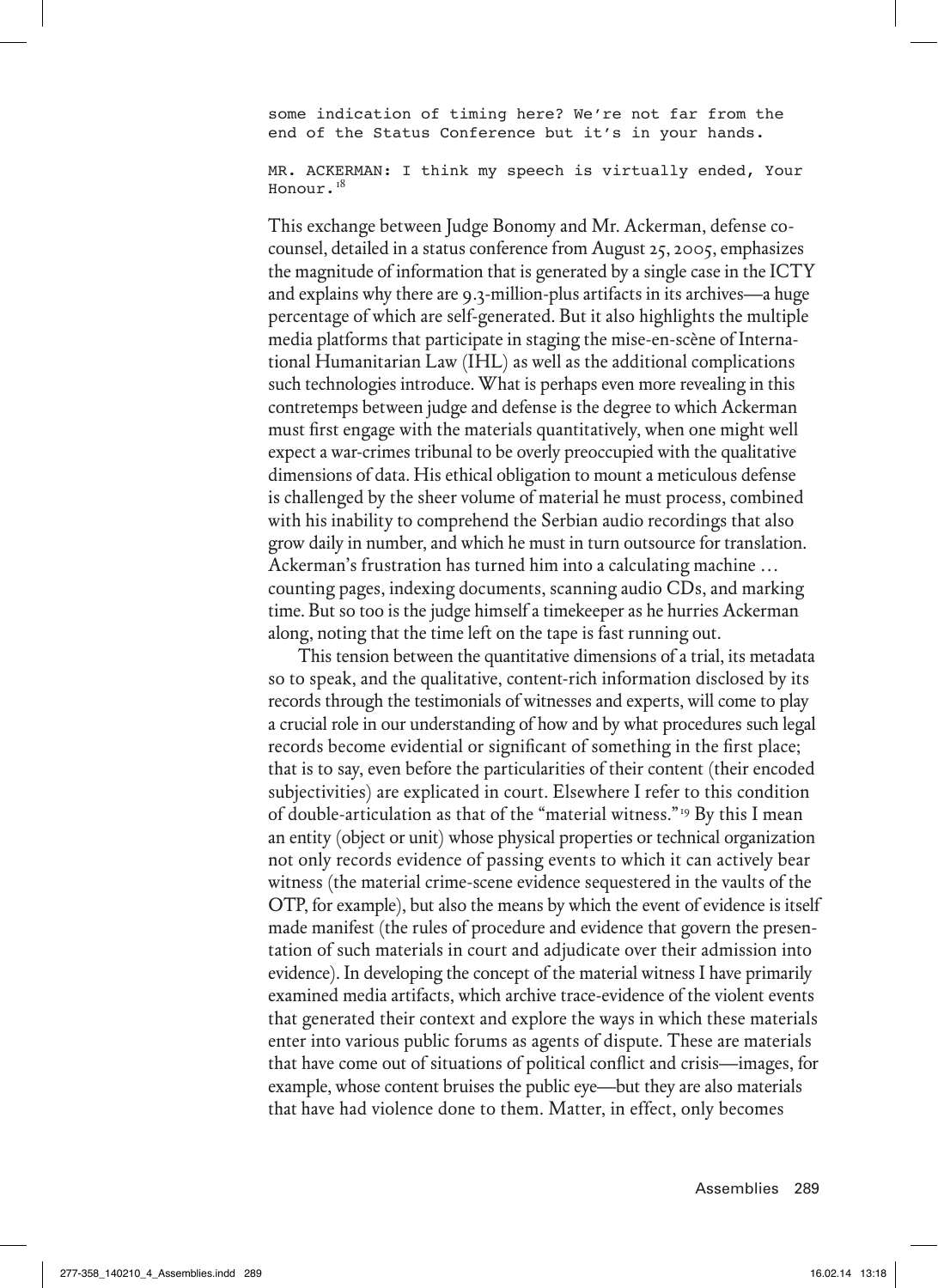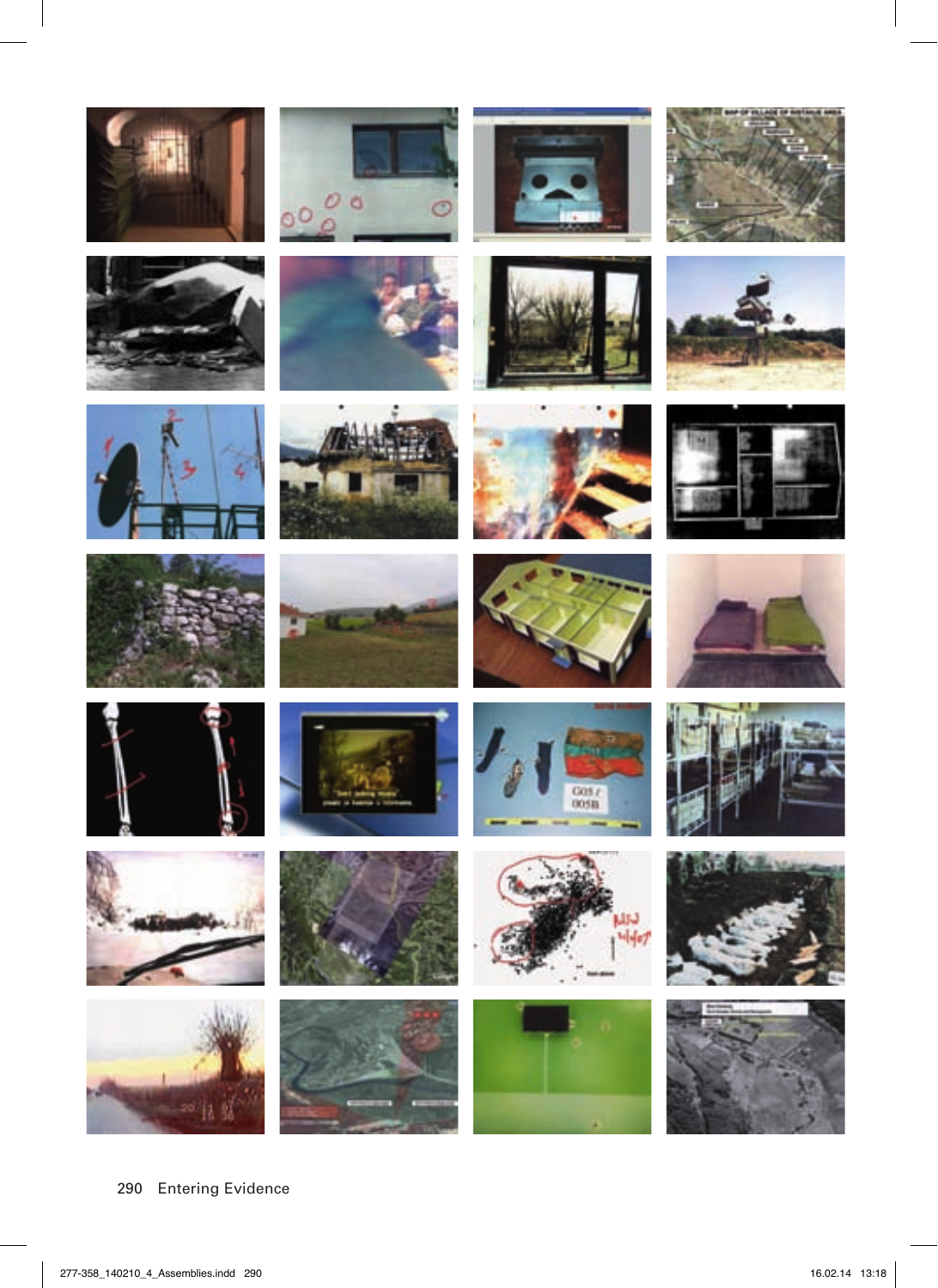











Aves

8303





































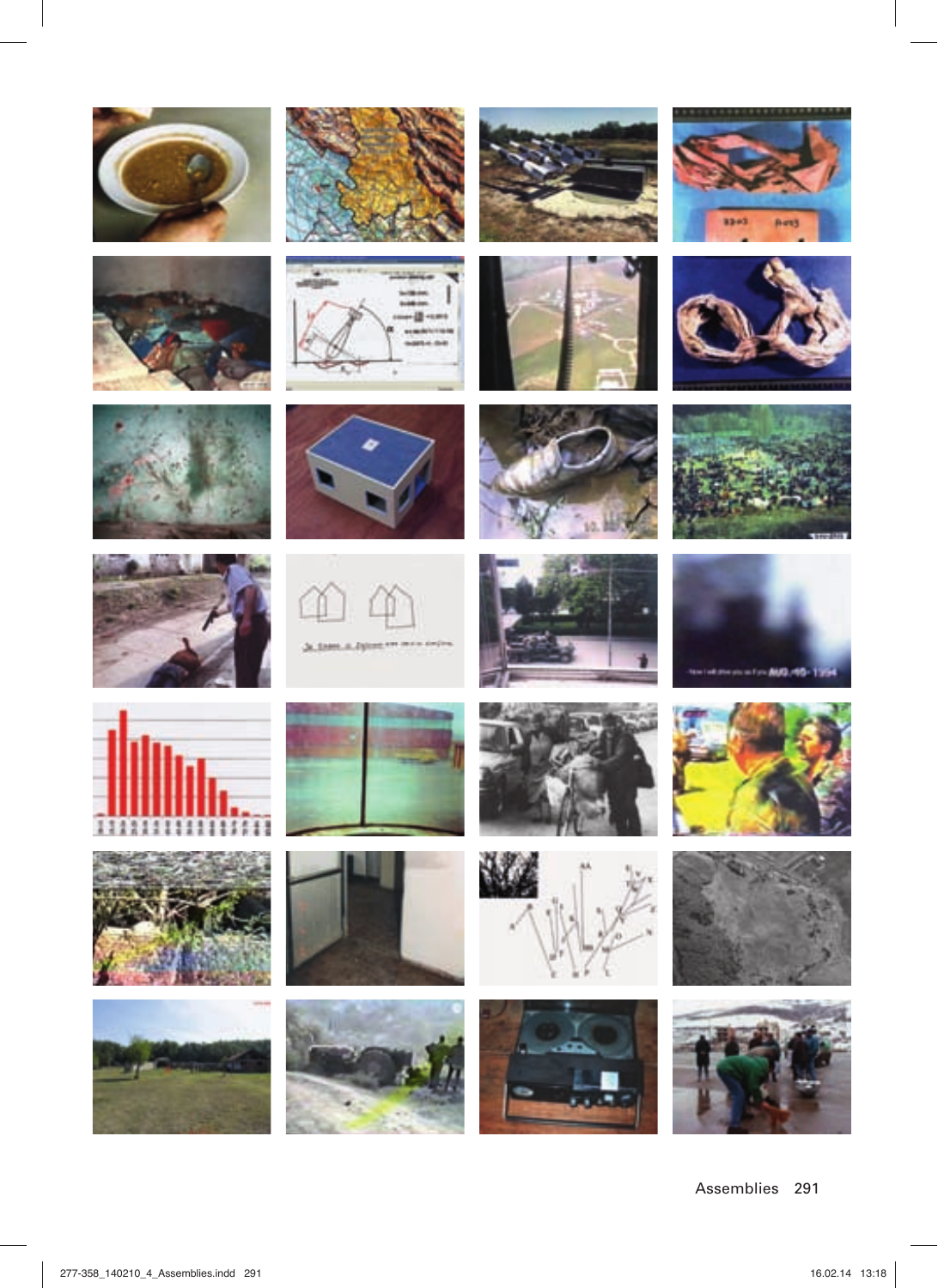a *material witness* when the complex histories entangled within objects are unfolded, translated, and transformed into legible formats that can be offered up for public consideration and debate. The conventions regarding which public forums are able to confer legitimacy upon the speech acts of objects and which agreed-upon standards will permit material evidence to stand up to the scrutiny of epistemological frameworks that evaluate and pass judgment upon them, needs, of course, to be continually queried and tested. Yet without this dimension of public discourse artifacts cannot fully attain the status of the witness but remain virtual, carrying their archives of encrypted data into the future as mere latent potential.

It is this public feature of witnessing, whereby materials become the objects/agents of dispute and contestation over what claims can be made or rebuked in their name that permits them to testify to the specific historical conditions out of which they emerged. The ICTY is thus a paradigmatic site or forum for conducting this research not only because it is now, effectively, a closed system whose objects have been dutifully logged and evaluated, but because its Rules of Procedure and Evidence have been scrupulously attended to and documented throughout the course of its operations.

The staggering figure of  $75,868$  audiovisual recordings produced during the first decade of the Tribunal's operations (1994–2005) does not include any of the AV exhibits and evidence actually procured by OTP investigators in the field. An average of two thousand exhibits are presented during the lifespan of a typical case in the ICTY, only a certain percentage of which are admitted by the judge and registrar into a proceeding as evidence. The remaining presentation materials are used as "aidemémoires" to assist with witness testimony and are often marked by



Fig. 9. IT-04-81: Perisic [TIF] Satellite photo of Sarajevo marked by the witness. Document Type: Exhibit P00001 • Date: 03/10/2008 • By: Prosecution. This e-court image precedes the photograph, which was entered into evidence one year later. Source: ICTY Court Records.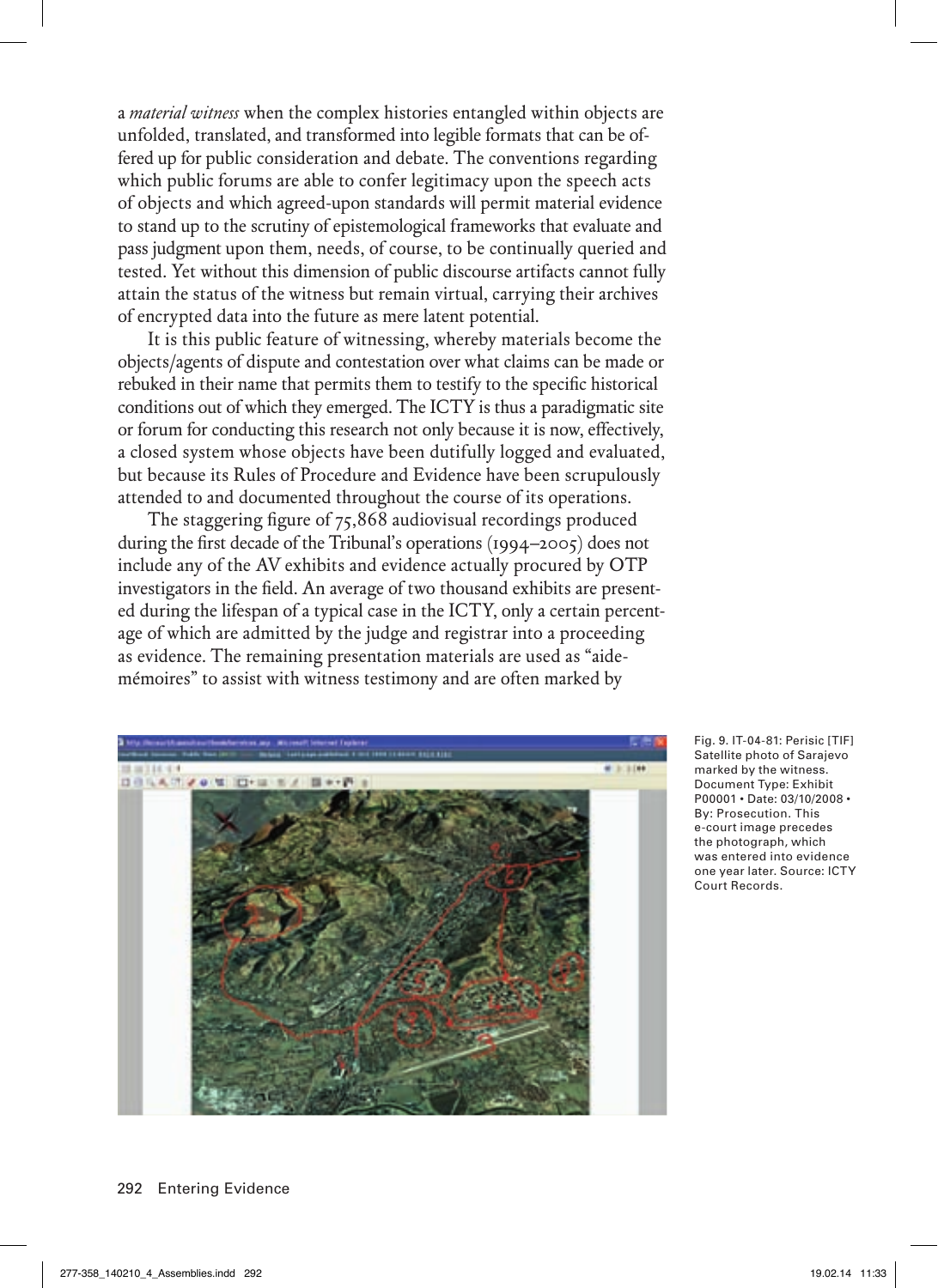witnesses using a red digital stylus. The following, almost farcical, exchange around just such a process highlights the degree to which technologies, both their shortcomings and advantages, have come to play a determinant role in the rhythm and production of legal content. An entanglement in this particular case between the technologies of the map, screen, pen, chair, microphone, and body, each of which intervenes in the smooth functioning of the law and exposes its fundamental machinic nature. Law is not so much written as it is machined in the ICTY through the prosthetic enhancements of witnessing by technological means.

MR. SAXON: Thank you, Your Honour. We're waiting for the image to come up in e-court. JUDGE MOLOTO: You want the image to come up here. I'm advised that the court officer is having difficulty with this thing. Is it possible to use hard copies until the technician has sorted out the problem? And does the witness have a hard copy before him at this time? MR. SAXON: Not at the moment, but we'll give him one, with the assistance of the usher, right now, Your Honour. JUDGE MOLOTO: Thank you very much.

MR. SAXON: So, Mr. van Lynden, you should have a satellite image of the city of Sarajevo in front of you. Do you recognise it? A. Yes, I do. Q. Okay. And for the — for the orientation of the Judges, first of all, we see the city elongated in this valley floor and we see what appears to be a road running through the centre of the city. Do you see that? A. Yes. Q. Can you tell us what that road is, or was? A. The main road through Sarajevo. MR. SAXON: I'm wondering, with the usher's assistance, could Mr. van Lynden's map be placed on the ELMO, and then he could view it on the monitor. Q. Do you see this same map now on the screen in front of you, Mr. van Lynden? A. I do.

Q. Mr. van Lynden, on the monitor to your right, there is a pen attached to it. Maybe with the usher's assistance, there's a marker, could you — MR. SAXON: One moment, please, Your Honour. JUDGE MOLOTO: You have a moment.

MR. SAXON: If a pen or a marker could be given to — THE WITNESS: There is a pen here.

MR. SAXON: But we may need some better pens. I know this may be uncomfortable, but I'm going to ask you to lean over a little bit towards that ELMO, and perhaps if you could draw a line up that main street. [Marks]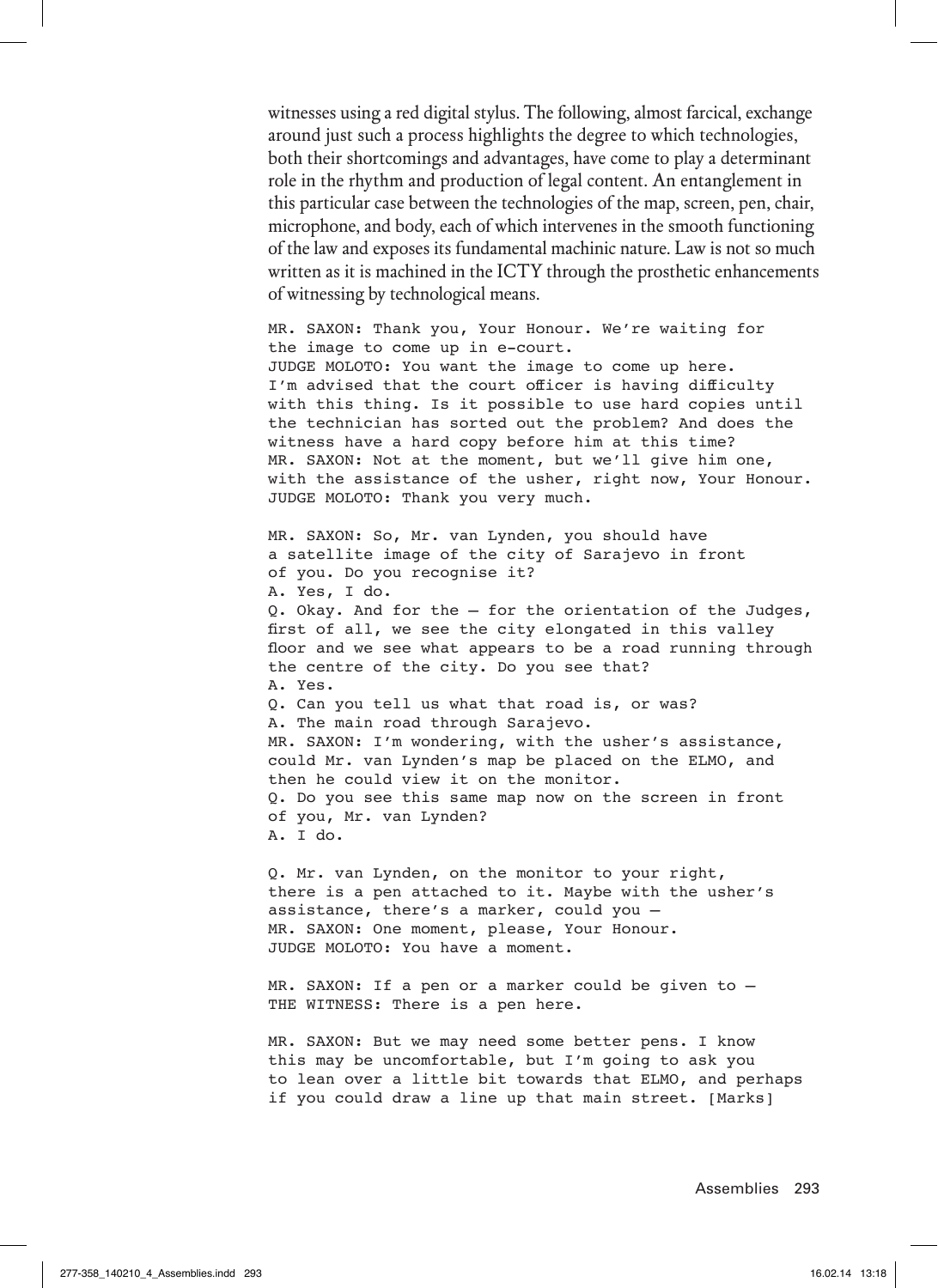Q. And if you could stop right there and just place a number 1 by that green line to indicate that street. [Marks]

Q. At the other end of the street where you stopped the green line […] — do you recall the name of that part of Sarajevo, Mr. van Lynden? A. It was called Stari Grad, the old city. Q. Okay. And could you place a 2, then, besides Stari Grad. [Marks]

JUDGE MOLOTO: Is there a way we can make Mr. van Lynden's life a little more comfortable? THE WITNESS: It's okay, Your Honour. MR. GUY-SMITH: I'll give you a chair. JUDGE MOLOTO: If we can give you a second chair.

MR. SAXON: Perhaps if the microphone could be pushed a little bit more towards Mr. van Lynden's left. MR. GUY-SMITH: You can switch between the chairs. That works for me. MR. SAXON: Mr. van Lynden, do you see —

JUDGE MOLOTO: I'm sorry, Mr. Saxon, to interrupt you once again. We are now being advised that we can work from e-court. MR. SAXON: Very well, Your Honours. THE WITNESS: Shall I switch back? JUDGE MOLOTO: We will come back to e-court, Mr. van Lynden, and you will be more comfortable. THE WITNESS: If you could explain what e-court is.

JUDGE MOLOTO: You'll see it now on the monitor and you can write on the monitor itself.

THE WITNESS: On here?

JUDGE MOLOTO: Yes. But they will give you a special pen for that. Does Mr. van Lynden have a pen for the monitor? Excellent.<sup>20</sup>

When bodies and technologies come together they form what Deleuze and Guattari call a "machinic assemblage" in which the functional equilibrium of a set of relations gives way to processes of change, so much so that it deterritorializes matter (bodies and entities) into new categories of assembly.<sup>21</sup> The unfolding of many legal cases in the ICTY express, perhaps one should say with caution given that I am writing from the perspective of a media scholar rather than that of a legal practitioner, the same machinic conditions. When the functional operations of the law are interrupted by a technological glitch such as the failure of the e-court system, the lack of a pen, the contortion of a body as it tries to reach a screen without a chair, the distance between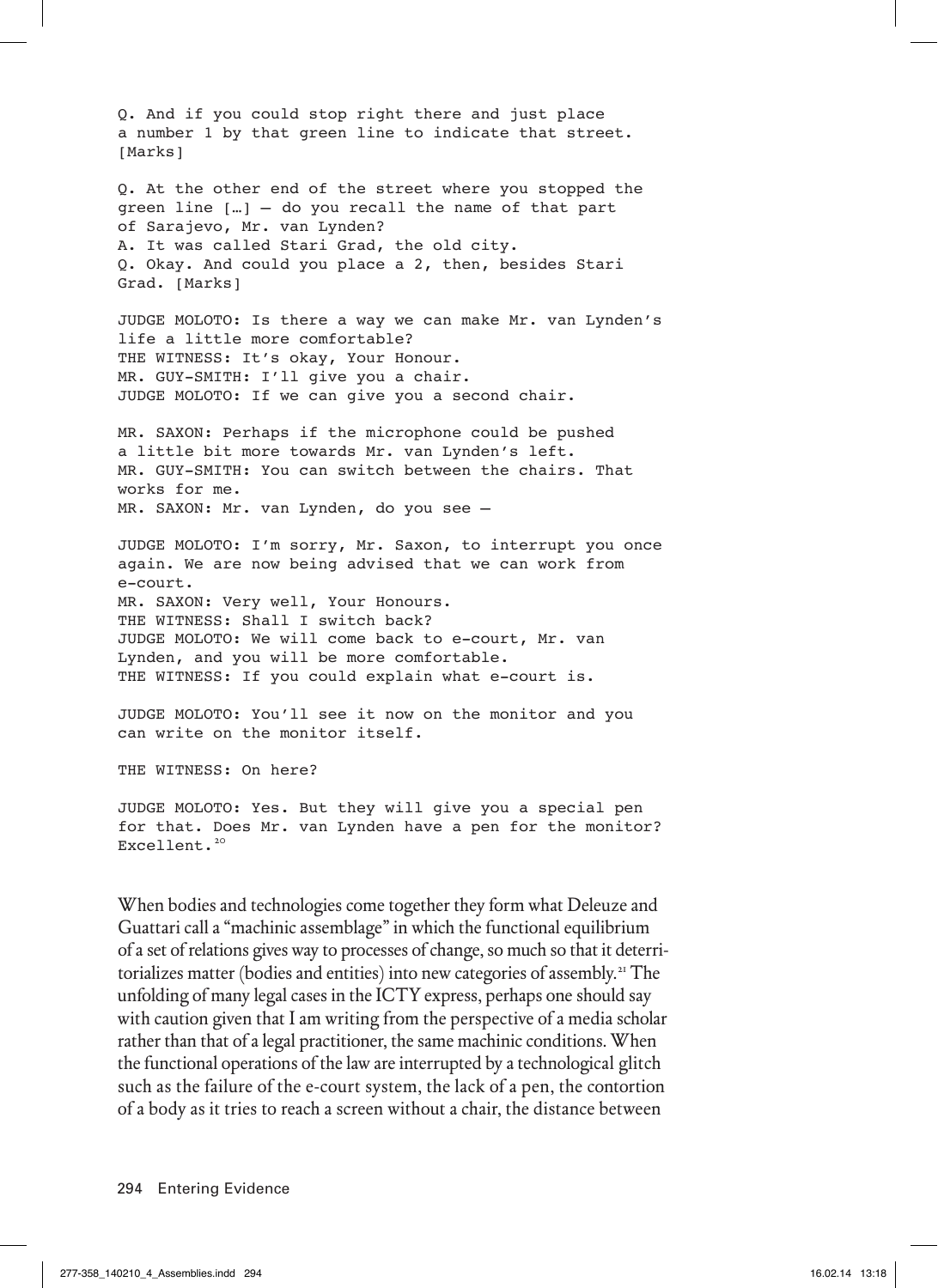mouth and microphone, they open up a line of flight that takes the proceedings somewhere other than intended—deterritorializing the legal process and creating a new assemblage. Legal-media scholar Cornelia Vismann has referred to the court as a "translation machine" in the way it remediates heterogeneous discourses into the form of legal evidence.<sup>22</sup> Yet in contrast to a regular court trial, which achieves this task in part through the high value it attaches to silence (the minimization of background noise), the international tribunal involves such an apparatus of technical machinery for interpretation and recording that "language gaps" (*Sprachbrüche*), distortions, and omissions are inevitable: testimony and evidence are not only translated but *transmuted.* Examining the use of a telephonic interpretation system for simultaneous translation at the Nuremberg Trials, she argues that what at first may appear to be "a mere tool for the resolution of language problems" in fact reveals "a fundamental disorder within the translational machinery called justice." 23 The technical requirements for operating such a system, and the burden placed on interpreters by these noisy conditions, not only invert the hierarchy of the court by supplanting the discursive priority of the judge, but allow for the deliberate, unconscious, or accidental concealment of certain facets of the evidence, and the overemphasis or production of others.

Despite these breaks in the smooth functioning of the law, over time, the legal proceeding regains its control over events—the e-court system whirs back to life, a chair is located for the witness—and a state of functional equilibrium is achieved again. This newfound stability is, however, one that must now also fold the technical infrastructure and machinations of the courtroom into the performance and writing of the law. In contrast to the Nuremberg Trials, whose transcripts, as Vismann notes, were "sanitized" of all linguistic confusion and background noise in the production of "clean" manuscripts for posterity,<sup>24</sup> in the ICTY proceedings, glitches, interruptions, and adaptations, including the act of the witness writing denoted by the additional parenthesis "[Marks]" are recorded verbatim into the court record and become part of the official legal transcript. As judge, jurist, and witness adjust to this novel state of affairs they are reterritorialized into a new machinic assemblage altogether different than the one they were

Fig. 10. IT-02-54: Milošević [WMV] Videotape of Izbica Massacre (extracts). Document Type: Exhibit P308A • Date: 03/09/2002 • By: Prosecution. Source: ICTY Court Records.



participants in before the breakdown in proceedings occurred. There are also many instances when a video, map, photo, or diagram presented in court as an inducement to witness-recall was at a certain crucial juncture in the trial transformed into a legal proof, at which point it was assigned an exhibit number by the registrar and admitted into evidence by the judge. So while all materials presented in court do not enter with the de facto legal status of "evidence," some may attain this through the debates that are activated by the artifact in question.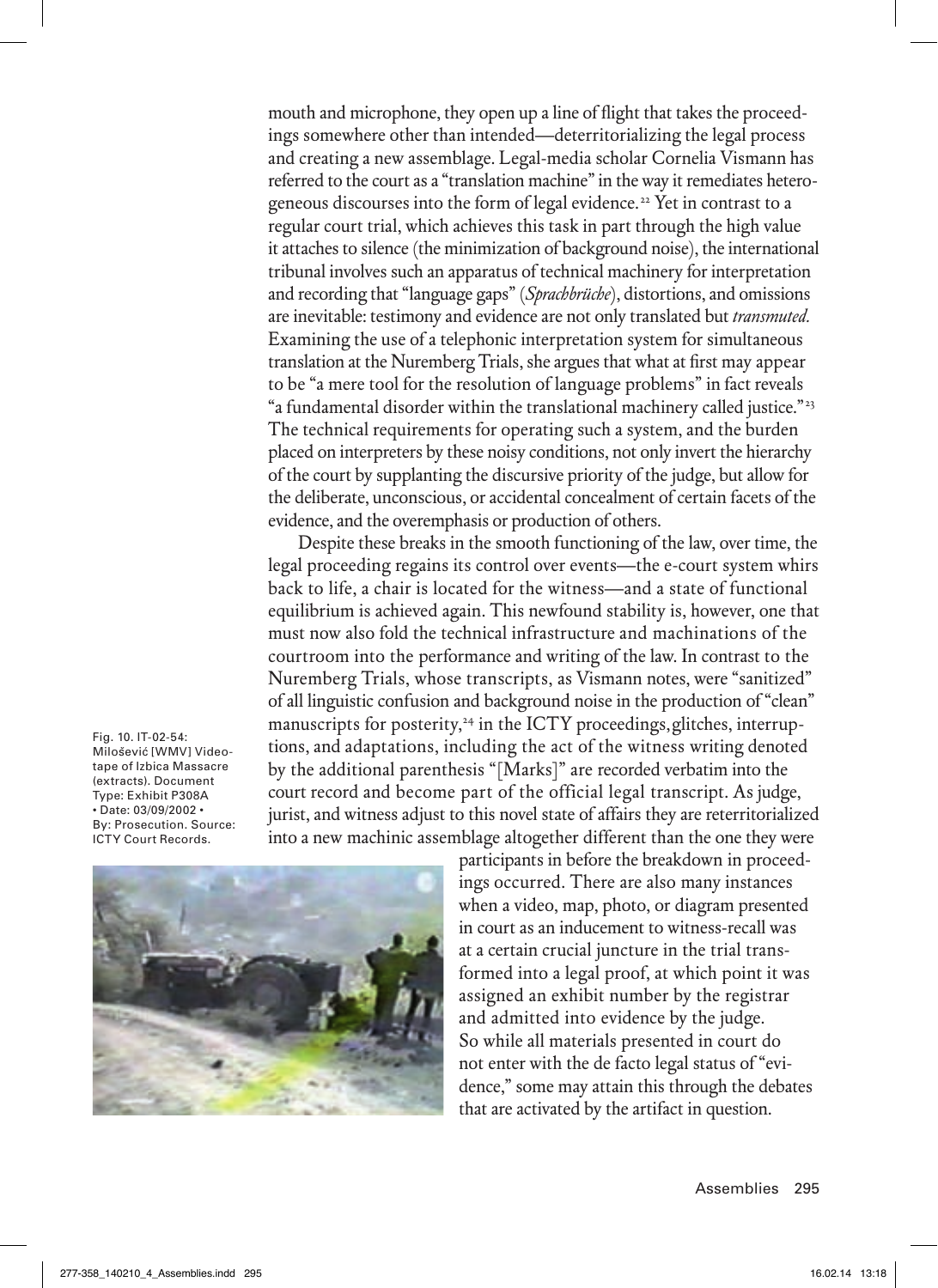Q. Now, Mr. Loshi, moving on to another subject. You state in your — in your evidence, in your written evidence, that a month later after filming the  $-$  this  $-$  these sites you left Izbica and Kosovo and headed to Albania to try to distribute the tape. Did you later return to Kosovo after the war? A. Yes, I did. I returned to Kosovo after NATO got

in. I was there by 22nd of June and went to Izbica. And now I had my own camera. […] So I used it to tape to tape that burial site which was — which was with no graves anymore. There were no bodies, no graves. Everything was flattened.

Q. What do you mean there were no graves? […] A. I just heard rumours. Like they were taken — somebody said they were taken again in two directions. Somebody said they were taken in the direction of Klina, which is on the right side when you go to Turiqevc, and somebody else told me that later on they were found in Mitrovica somewhere. But this information wasn't clear to me, so I don't know much about this.

Q. Okay. Very well. Thank you very much.

MS. KRAVETZ: Your Honour, these are all my questions for this witness. I would like to tender this witness — the video that this witness has been referring to which is Exhibit P232. There are also a set of photographs which are still photos from the same video which are referred to in his statement dated 23rd to 25th September 2002 — 2001, and these are Exhibits P230 and 231.

JUDGE BONOMY: Well, these will be admitted. The other film that's just been referred to taken after the 22nd of June isn't an exhibit, I don't think?

MS. KRAVETZ: I don't think that's an exhibit in this case.

THE WITNESS: Your Honour, I never brought the tape here because I was never asked for that. But if the Prosecution needs that, I would provide them with it, if they need it as an evidence. $25$ 

While the vast majority (99 percent) of ICTY court records consist of paper documents followed in number by maps and then photographs, even physical objects are documented and presented as visuals on screen. Many times these too are duplicated and reused in different cases. "Judges will accept copies in place of originals; if originals have been introduced, judges may decide that a copy can be substituted in the case file and the original returned to the evidence control office."<sup>26</sup> Multiple versions of the same piece of evidence—a photograph of the scale model of the Omarska camp, for example—had been presented during multiple proceedings. Oftentimes the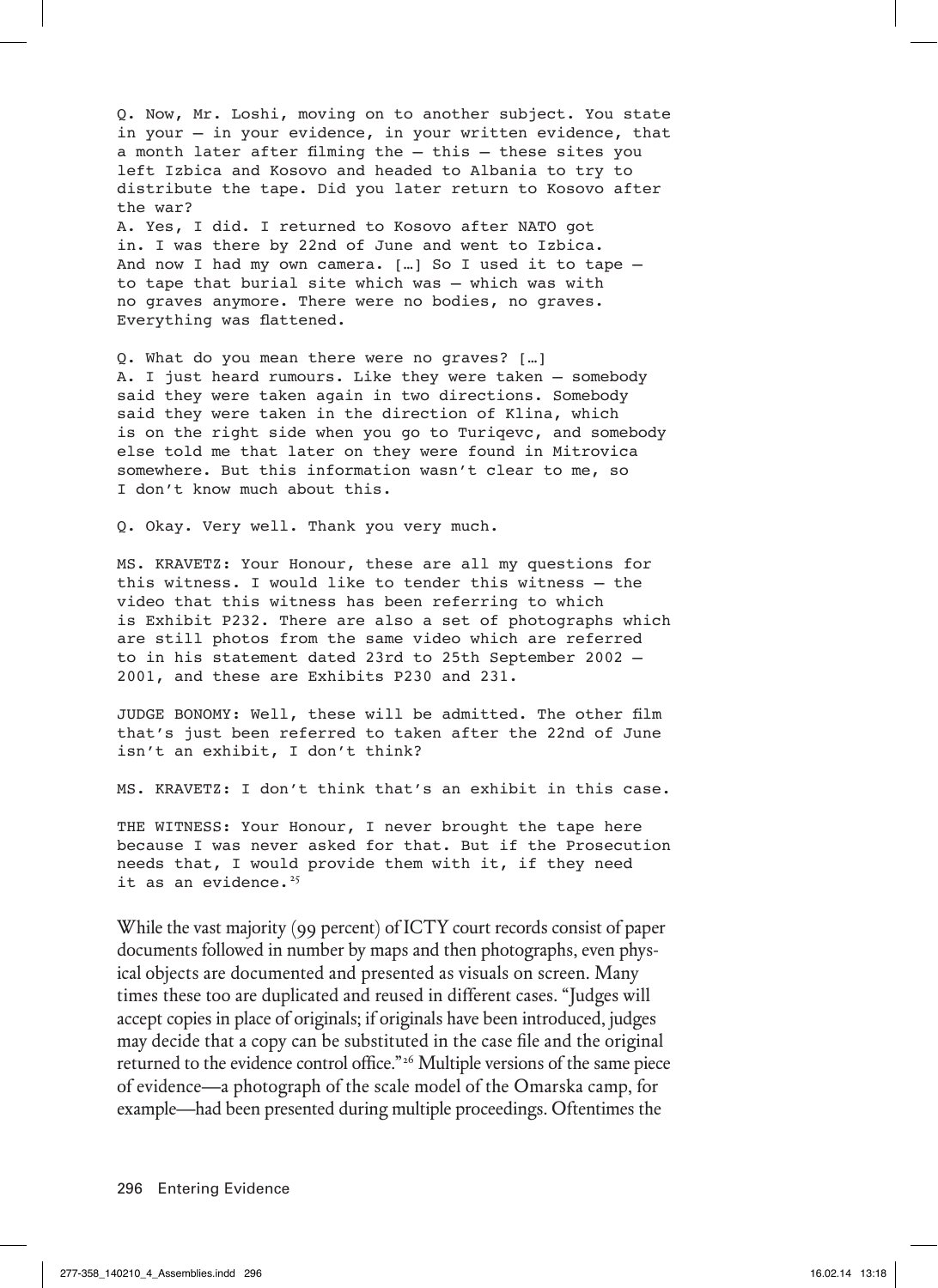Figs. 11–17. Photographs or photocopies of the model of the Omarska camp including images marked by witnesses, 2000. Source: ICTY Court Records.











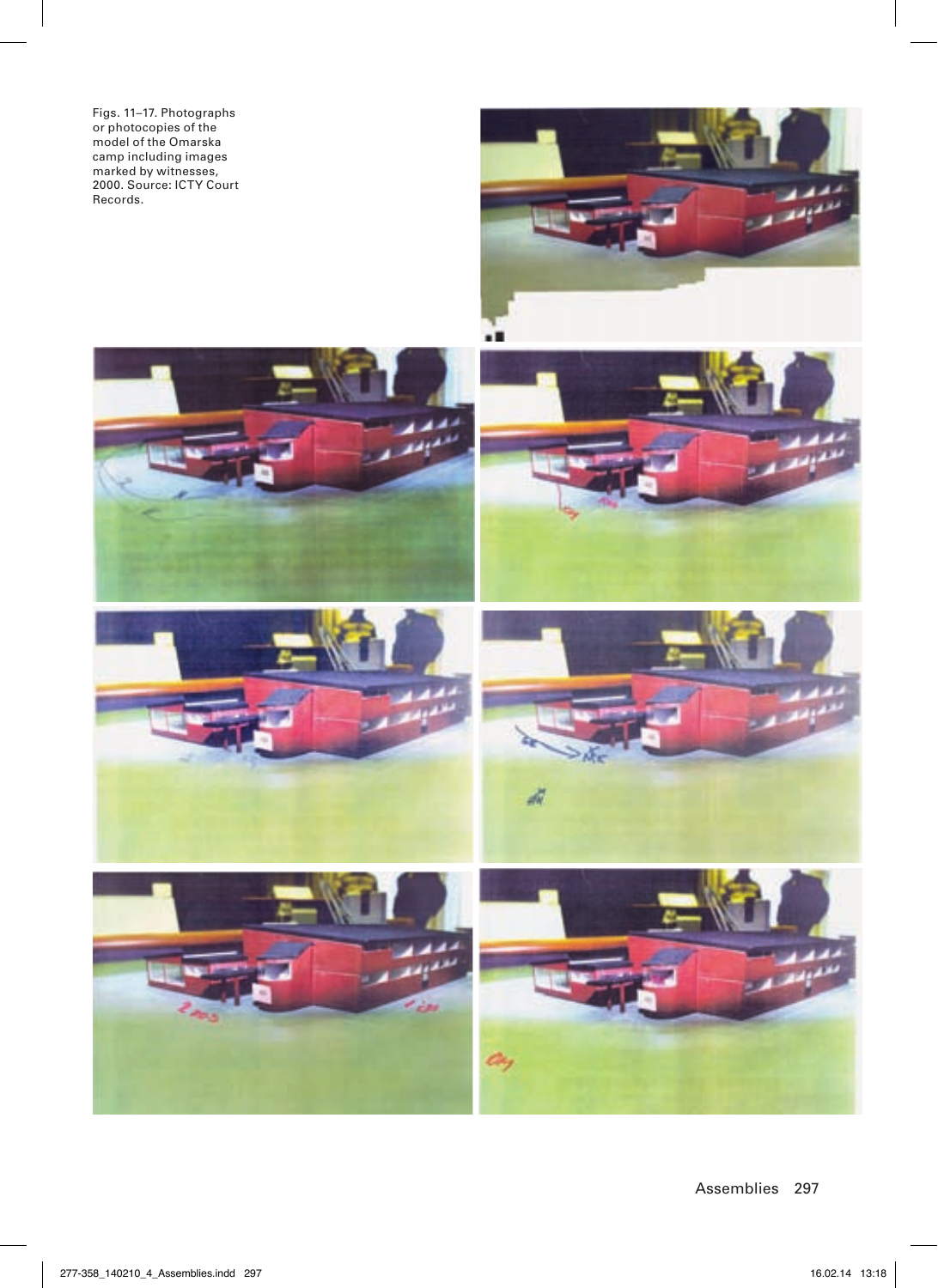color photograph reappeared as a photocopied duplicate, which substantially degraded its image quality. This duplicate might then re-appear copied again but this time in B&W, or labeled, cropped, and/or marked by witnesses.

s. SCHUPPLI I'm interested in the relationship between the original document, which as you say would never or rarely leave the vaults, and these kinds of reproductions.

B. REID The witness will mark a copy of the original on the computer, it might for example be a military map with the front lines or it may be a photograph, or a map, and the witness will say I was captured here and he would mark A, then they took me to here, and they would mark, B, and then eventually I saw the murders at C, and they would mark it on the map. And then [this marked up map or photograph] is tendered, and that's it. When prosecution or the defense are finished with that particular aspect—the drawing, the map, the photograph, whatever it is—they then tender it into evidence but it can be objected against and then the Judges rule.

s. SCHUPPLI The object that is marked by the witness has the capacity to enter into evidence, but the original may not have been entered into evidence?

B. REID No, the original would have gone into evidence, but it would have been a copy—a computer copy, a digital copy of it. I mean we do have originals that are marked. But that's very, very rare. Everything we do now is done in the courtroom and its done digitally.



Figs. 18–21. Photographs or photocopies of the model of the Omarska Camp including images marked by witnesses, 2000. Source: ICTY Court Records.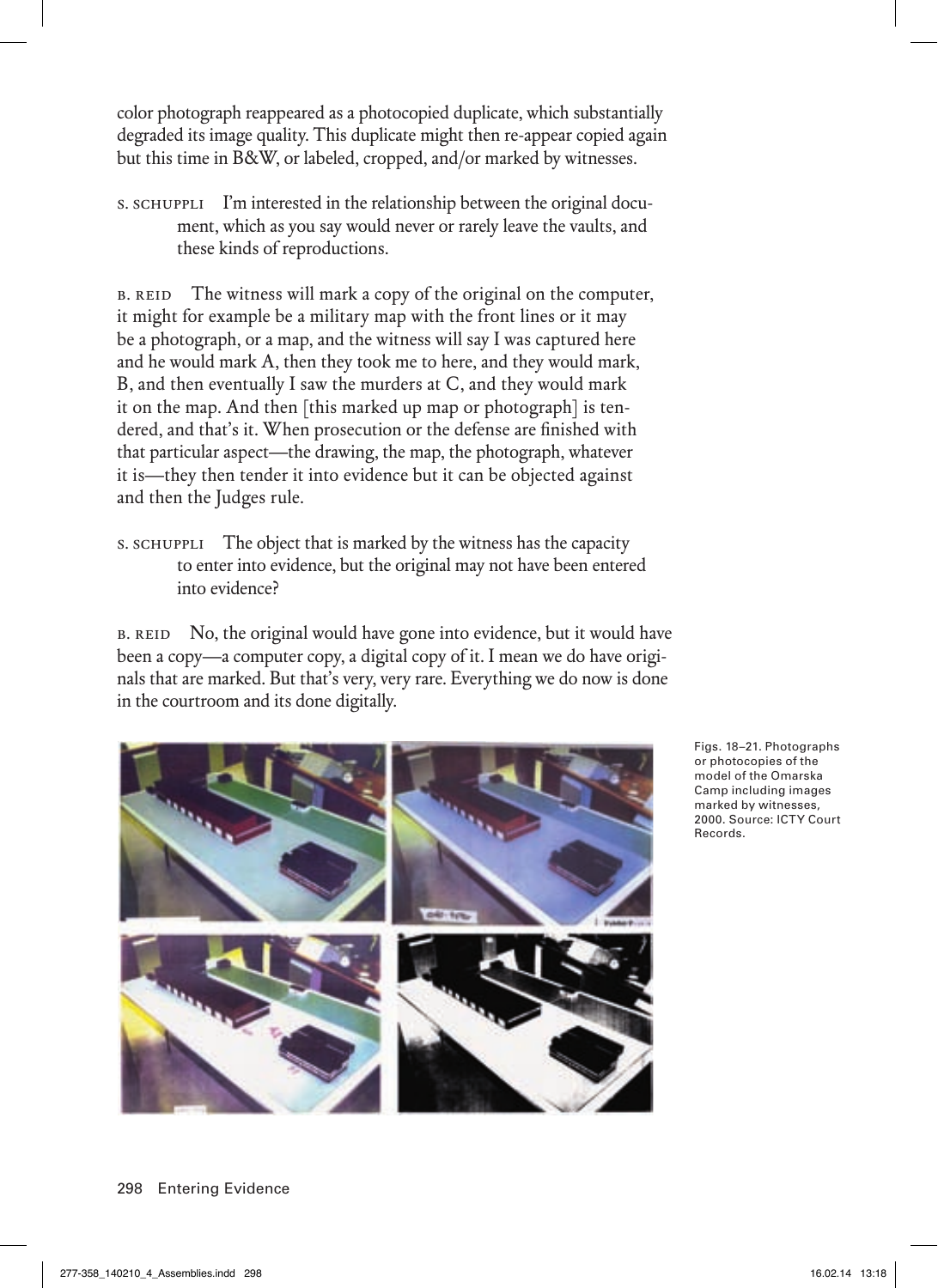The same image might also reappear as a digital screen capture, with the ICTY desktop and Microsoft Internet Explorer window prominently incorporated into the image as its extended material substrate. Images can also reappear as a photocopy printed directly from a binder or photo album with its punch holes still visible.

These telltale signs of reprocessing alert us the degree to which materials are made to circulate within the image-economy of the court to both support and refute witness statements and expert opinions. Donna Haraway contends that "redistributing the narrative field by telling another version of a crucial myth is a major process in crafting new meanings. One version never replaces another, but the whole field is rearranged in interrelation among all the versions in tension with each other." 27 Bringing a certain forensic attention to bear upon these court records enables me to read these visible traces as a sedimented history in which all previous versions of events are encrypted and can hypothetically be made to speak. When materials, including digital files, are subject to external processes that bring about their structural reordering, they produce what philosopher of science Isabelle Stengers has called an "informed material," in the sense that they become progressively enriched by information. 28 The notion of informed materiality, which I relied upon to develop the concept of the material witness, is particularly useful for decoding the transformations that take place as materials



make their way through the elaborate mechanisms of a war-crimes tribunal, from their acquisition in the field by an investigator, their accession into the registry, digital processing and uploading to e-court, through to their pretrial disclosure by the prosecutor, and eventual presentation before the trial chamber, from whence an object or image might emerge as bona fide evidence and be assigned an exhibit number. The singularity of an event, writes Miriam Fraser, is based not simply on the fact that certain things come together, but on their coming together in a particular way. The question as to whether an entity —a legal artifact—is merely an aide-mémoire or whether it is evidence is thus displaced in favor of the question: What can it do? 29 Rendering visible the protocols and partisan practices that must come together in highly particular ways to produce the event of legal judgment sheds light on the circumstances whereby a conditional public truth might be made to appear out of the machinic assembly that is the ICTY.

Assemblies 299

Fig. 22. (above) IT-95-14/2: Kordic and Cerkez [PPT]. Behrici Photo Album (English, 3 Pages). Document Type: Exhibit 1663 • Date: 1999 • By: Prosecution. Source: ICTY Court Records.

Fig. 23. (below) IT-95-14/2: Kordic and Cerkez [PPT]. Set of 54 photographs of destroyed buildings in Han Ploca. Document Type: Exhibit 1837 • Date: 1999 • By: Prosecution. Source: ICTY Court Records.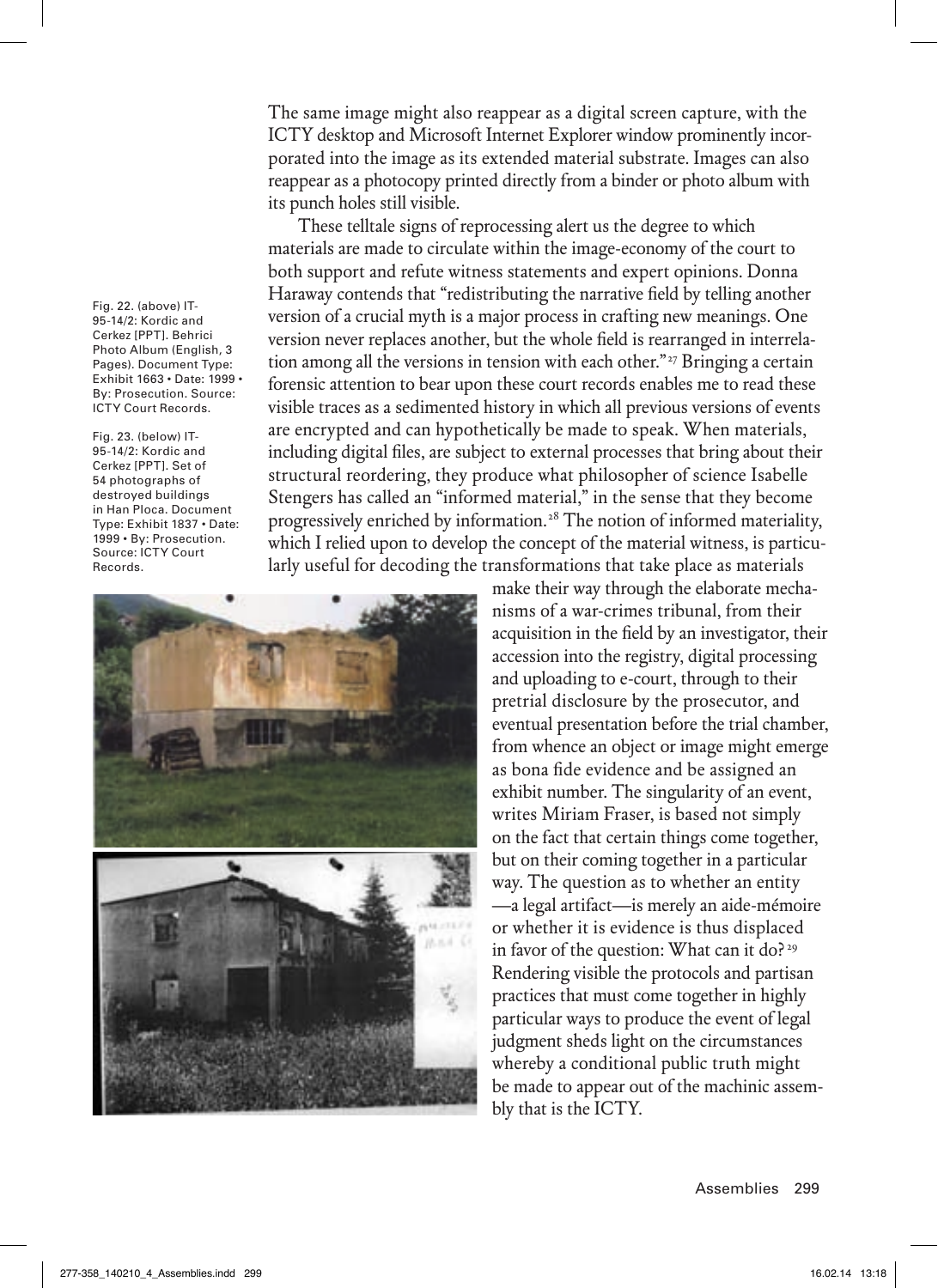Charles Heller (a contributor to this volume) explores what he calls "fractured chains-of-custody," denoting situations in which images move seemingly untethered between different contexts to reappear in sometimes radically oppositional discourses. As he tracks the movement of a particular image—that of boats set on fire and documented by the Moroccan military after the migrants that had built them were captured while trying to flee he notes how each context adapted and transformed the image and in so doing "redistributed" its narrative field. Minute changes to the image are revealed through the operations of cropping and misaligned scanning that reveal, in turn, a new (image) border condition. These processes divulge important clues that enable us to trace the image-migration and investigate the multiple versions of events out of which each image emerged. 30 The situation in the ICTY is somewhat different to that explored by Heller, in that each artifact (with the exception of those posted to the office of the OTP by members of the public) must enter the legal archive through their strict compliance with chain-of-custody requirements. However once they are permitted entry, their distribution across legal proceedings enacts a similar kind of informatic overlay that can likewise be decoded.

When the Tribunal began, Bob Reid, who was then an investigations team leader, was dispatched to Bosnia to oversee the seizure, bagging, and logging of evidence, including biohazardous objects such as bloody clothing, ligatures, and blindfolds. When I questioned him about whether any issues had ever arisen pertaining to uncertain audit trails of evidence gathered during the chaos of an ongoing war, he told me it was rare. In the early days of the Tribunal he personally oversaw trucks being loaded with material evidence from Prijedor, escorted via the British military to the Bosnian border from where it was taken to the Zagreb field office. There the evidence was sealed overnight, photographed, put back into the trucks the following day and transported overland to

The Hague.

Conceptualizing all recoded material as informationally enriched troubles a certain distinction between the analogue and the digital, whereby information is generally regarded as belonging to the purview of immaterial data, whereas properties are what define physical matter. ICTY protocols regarding the chain-of-custody of digital evidence remarkably collapse this distinction. While conducting my research, I was rather surprised to find that DVDs containing videos or CDs with images, PowerPoint presentations, and audio files were always photographed or photocopied in their plastic casing and labeled with their appropriate case file numbers. Even the machines required to send and receive audio signals, such as radio

Date: 20 April 2010

This is to certify that a CD-Ross has been filed with Registry page numb



277-358\_140210\_4\_Assemblies.indd 300 16.02.14 13:18

Fig. 24. IT-04-74: Prlic and Others [TIF] Annex I (CD) to Slobodan Praljak's motion for the admission of Franjo Lozic's statement, the Bosnian Muslim press conference transcript, and associated Ministry of Justice Netherlands Forensic Institute documents. Document Type: Motions • Date: 20/04/2010 • Defense counsel. Source: ICTY Court Records.

Case No.: 1T-94-74-T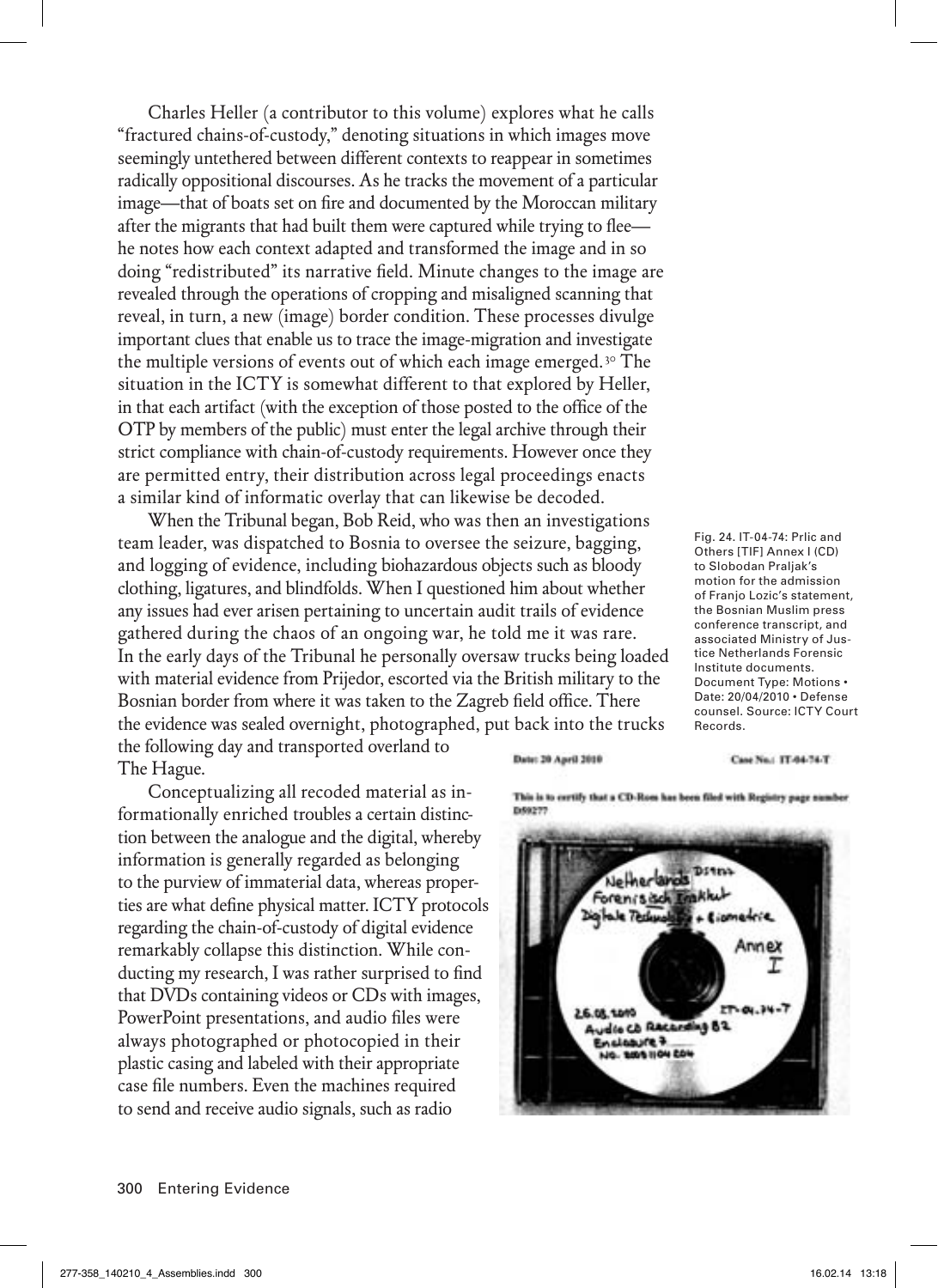transmitters, were photographed and labeled. The transit of any digitally derived evidence through the operations of the court and the substrates upon which such information is stored, be it a polymer disc or magnetic hard drive, requires that it be treated as a discrete physical object (a practice that was also enshrined in my training course in forensic photography for human rights investigators with Stefan Schmitt). From its initial seizure to its subsequent transfer, analysis, and disposition, continuity between the material inscription of data and its content must be rigorously maintained for evidence to achieve its legal standing as "evidence" in court. However it is not enough to treat data simply as an analogue object, it must also be transformed into an image that can provide an audit trail of this inextricable bond: visual evidence of the physical existence, condition, and labeling of the disc or hard drive as it changes hands throughout a trial.

During the proceedings of the Tribunal it was not uncommon for upwards of seven different versions of a single piece of evidence to move through various case files, each logged by the registrar and given a unique exhibit or identifying number. Cases themselves are often nested within the court records when multiple accused are tried for the same crimes and thus evidentiary materials and exhibits must move between them. Tracking these materials as they journey through different cases and are translated into different media formats and carried by different technologies became one of my primary methodological tasks. This was a forensics, if you will, of the transit of documents through the legal-media apparatus of the court that enabled me to observe the extent to which such materials carry the imprint of these processes in their very DNA, as visuals recombine with duplicating machines to evolve a new order of legal-image hybrid.



Fig. 25. IT-05-88: Popvic et al. [TIF] Picture 01925 Photograph of reel-toreel tape recorder marked by witness PW-130 (English). Document Type: Exhibit PIC00056 • Date 07/12/2006 • By Prosecution. Source: ICTY Court Records.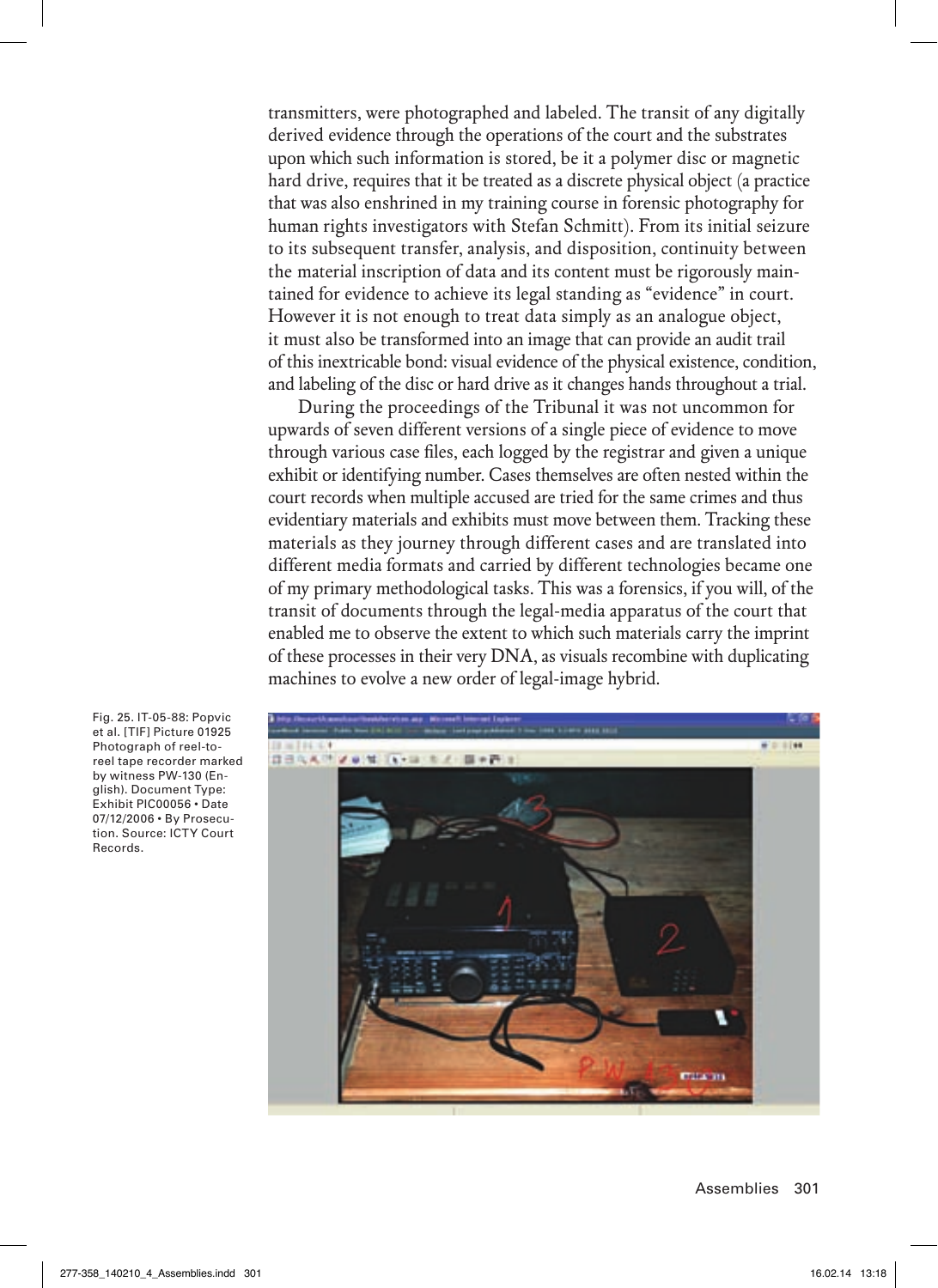

Fig. 26. IT-05-88: Popvic et al. [TIF] Pictures 02298 Photograph of an antennae marked by witness PW-130 (English). Document Type: Exhibit PIC00055 • Date 07/12/2006 • By Prosecution. Source: ICTY Court Records.

Because of the relatively low number of videotapes and visual images of other physical objects, such as scale models and machines, I have managed to review the majority if not all of these holdings within the publicly available court records of the ICTY—provided that the search-term parameters remained relatively consistent. Keyword searches such as video, videotape[s],  $film[s], movie[s]$  are used to source materials that fall within the same general category. Mislabeling and misidentification is unavoidable when managing such vast archival holdings—as the screen grab of the radio transmitter shown above clearly indicates. Though labeled as "Photograph of a reel-to-reel tape recorder marked by witness," it is obviously a radio and was discussed as such in court by the witness, who marked the functioning of the machine with respect to a series of radio transmissions that were intercepted and recorded onto audiotapes (probably accounting for the erroneous label) that are now held in the vault of the OTP. The same witness also marked the antennas that were required to send, receive, and intercept the radio signals. These are the only two examples of transmission antennae in the court records. One might typically expect photographic evidence to carry representational information about an event that can be easily decoded, for example a photograph of the weapon that was used to kill someone. In this case the evidence—satellite radio antennae—was the means by which instructions to kill were communicated. Both the erroneously labeled radio transmitter and the antennae were carriers of information that led to a series of war-crimes, but were not directly implicated in carrying out the violence per se. What these images "marked by witness" highlight is the degree to which the technical infrastructure of conflict has entered into legal discourse on par with other more incriminatory evidential forms of wrongdoing. A discussion between the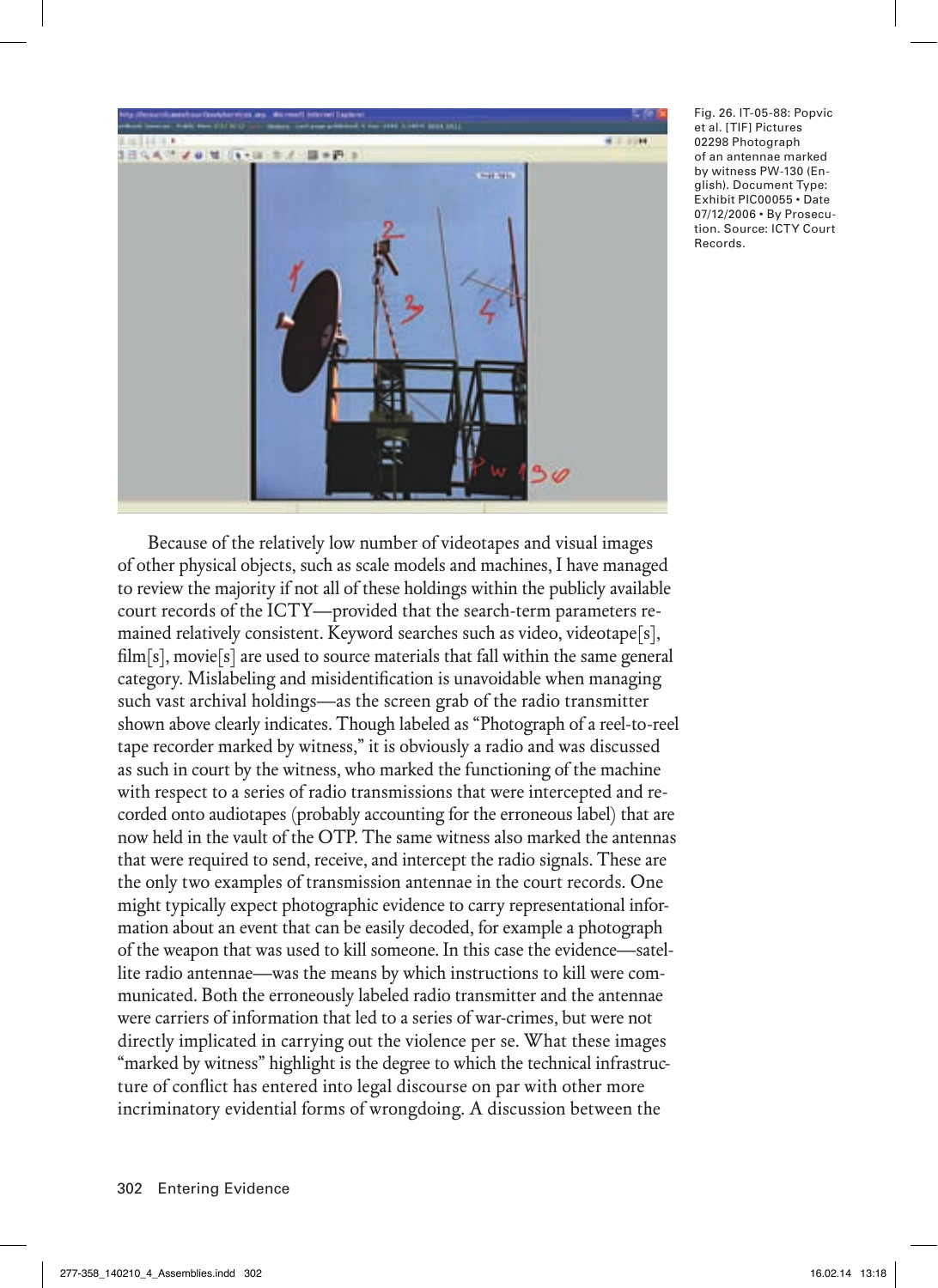

Fig. 27. IT-06-90: Gotovina et Al. [WMV] Video clip comparing two OTP videos, dated 04 August 1995. Document Type: Exhibit D00013 • Date: 08/04/2008 • By: Defense counsel. Source: ICTY Court Records.

judge and defense counsel ensues in which the recording of a radio intercept onto audiotape and status of the original copy of the audio is disputed.

MR. ZIVANOVIC: [Interpretation] I also have an objection, Your Honour, linked to the documents submitted by the Prosecution. Of course, in addition to the general remarks that have already been heard in the proceedings and about which the Trial Chamber will rule, I would like in particular to indicate that I oppose to the admission of Prosecution numbers 1395E and 1395F. This is an intercepted conversation dated the 2nd of August, 1995 at 1300 hours. And on the list, it is indicated that it is an audio tape. We did not hear the audio tape here. We heard a CD or a DVD, I don't know exactly which.

Secondly, it is not indicated here that it is a copy, and it is not indicated what the source was, what the original from which the copy was made. So I think an erroneous decision could create an erroneous impression that we are admitting an original audio tape. Furthermore, when an original audio tape has not been produced in open court, and also in view of the fact that the other party has it and has listened to it together with the witness as the witness has confirmed in the proceedings, I think that the admission of such evidence would be undermining the integrity of these proceedings, because what this Chamber should know, they should know exactly whether this is the original and whether the copy that is being tendered corresponds to the original, especially in a situation when someone is challenging it.

JUDGE AGIUS: […] We will take it as a submission made which will be considered later when we weigh the pros and cons or the plus and minuses in admitting this document or not admitting it. Yes, Mr. Nicholls.

MR. NICHOLLS: That's right, Your Honour. I think that's fine. There are just a few of these audio intercepts that we have and we can deal with that. I would just point out that the witness authenticated the recording that we heard in court, that it was the same and it was the one that he had heard on August 2nd and transcribed.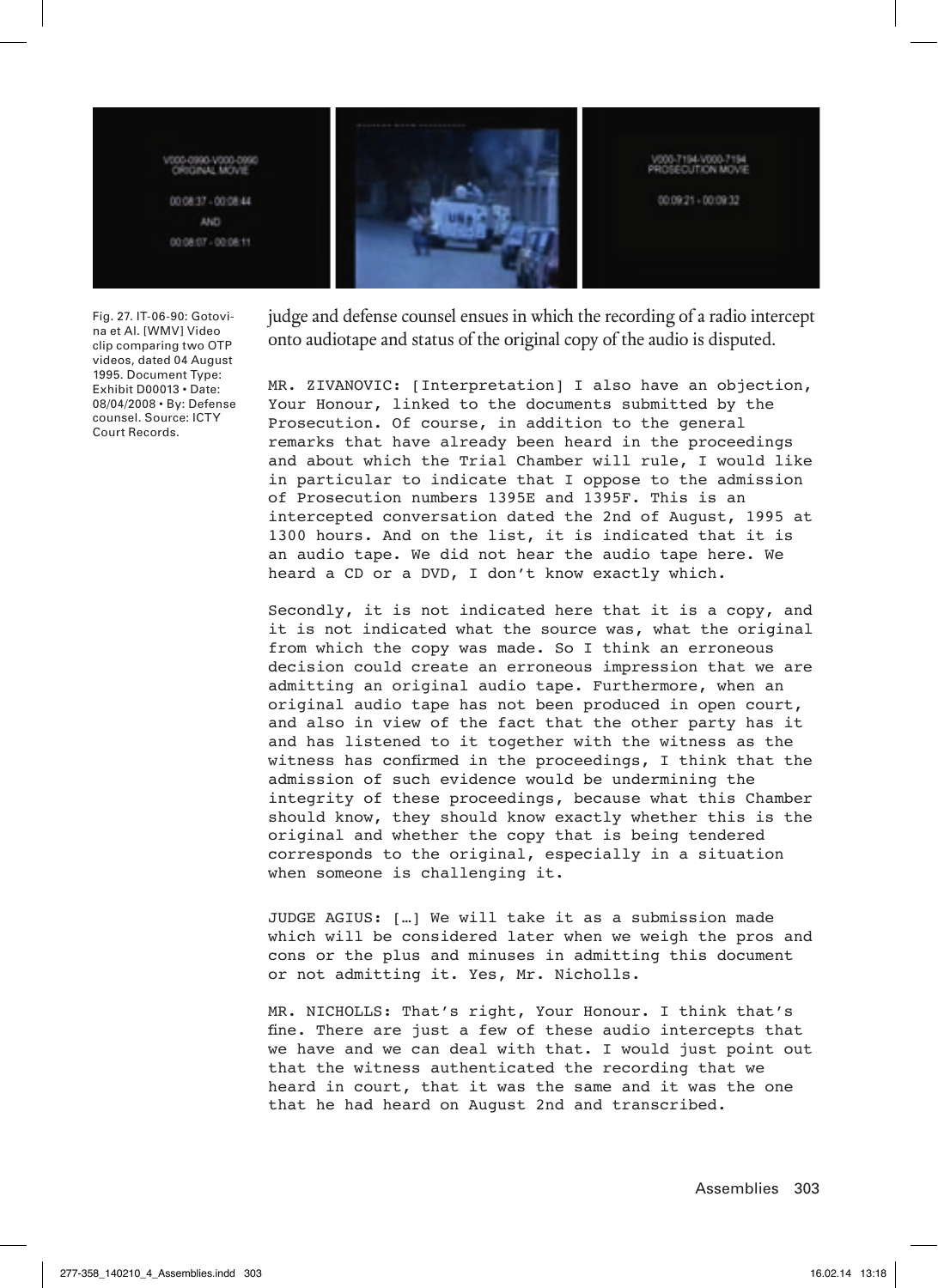JUDGE AGIUS: All right. Incidentally, Mr. Zivanovic, you don't seem to have asked the — or expect or demand from the Prosecution the production of the original audio, do you? We had an indication from Mr. — I don't know who, I think Mr. McCloskey, two days ago that the original is in the vault, so it is available. I understand it was made clear. I don't interpret your objection as amounting to a request that the Prosecution bring forward this original audio. I didn't understand you that way any way. I understood you as objecting to the tendering of what we have here, what the Prosecution is seeking to tender. Yes.

MR. ZIVANOVIC: [Interpretation] Correct. I made an objection here, among other things, to the admission of what the Prosecutor has tendered. However, even back then, I wanted clarification, and when the Prosecutor offered to show me the tape in the Office of the Prosecutor, I understood you to say then that that can be done only in this courtroom. If the Court — if the tape needs to be heard at all. And I relied on that. I think that was perfectly appropriate, and I have no interest in listening to the tape on my own. My interest is in having the tape heard in the courtroom.  $3<sup>I</sup>$ 

The following excerpt offers another another instance in which the integrity of an audio recording and the witness who testified on its behalf were called into question. This time it is the audio track of a video that is up for dispute, as two versions of the same video presented on consecutive days in court reveal two different audio tracks: one is populated by the sound of sirens and the other by that of birds, although the image track remains consistent. Reading through the full court transcript reveals that the source of the audio tampering and the stage at which it occurred were never found out; but the incident constitutes a rather unique example of contested evidence. While there are many examples, as I have already noted, in which materials are clearly transformed through processes of digitization and duplication, these subtle and sometimes not so subtle material alterations generally did not appear to perturb or hinder the legal process. Rarely did I encounter instances of doubt being cast onto the materials themselves, with their authenticity and integrity called into question: while the aggregate impurities of the materials that I have, in effect, cross-examined, emerge as a key resource for generating new insights into the event of evidence, these perturbations seem to go largely unexamined by the court. Perhaps because such procedures are deemed to be without intent to obfuscate or hinder the operations of the law, the alterations that accrue when exhibits (especially media materials) are repeatedly copied, translated, uploaded, and so on, are regarded as a mere by-products of an otherwise essential activity. In short, my interests and those of the court are not in the least congruent. Where the court sees nothing amiss or at least nothing worth laboring over, from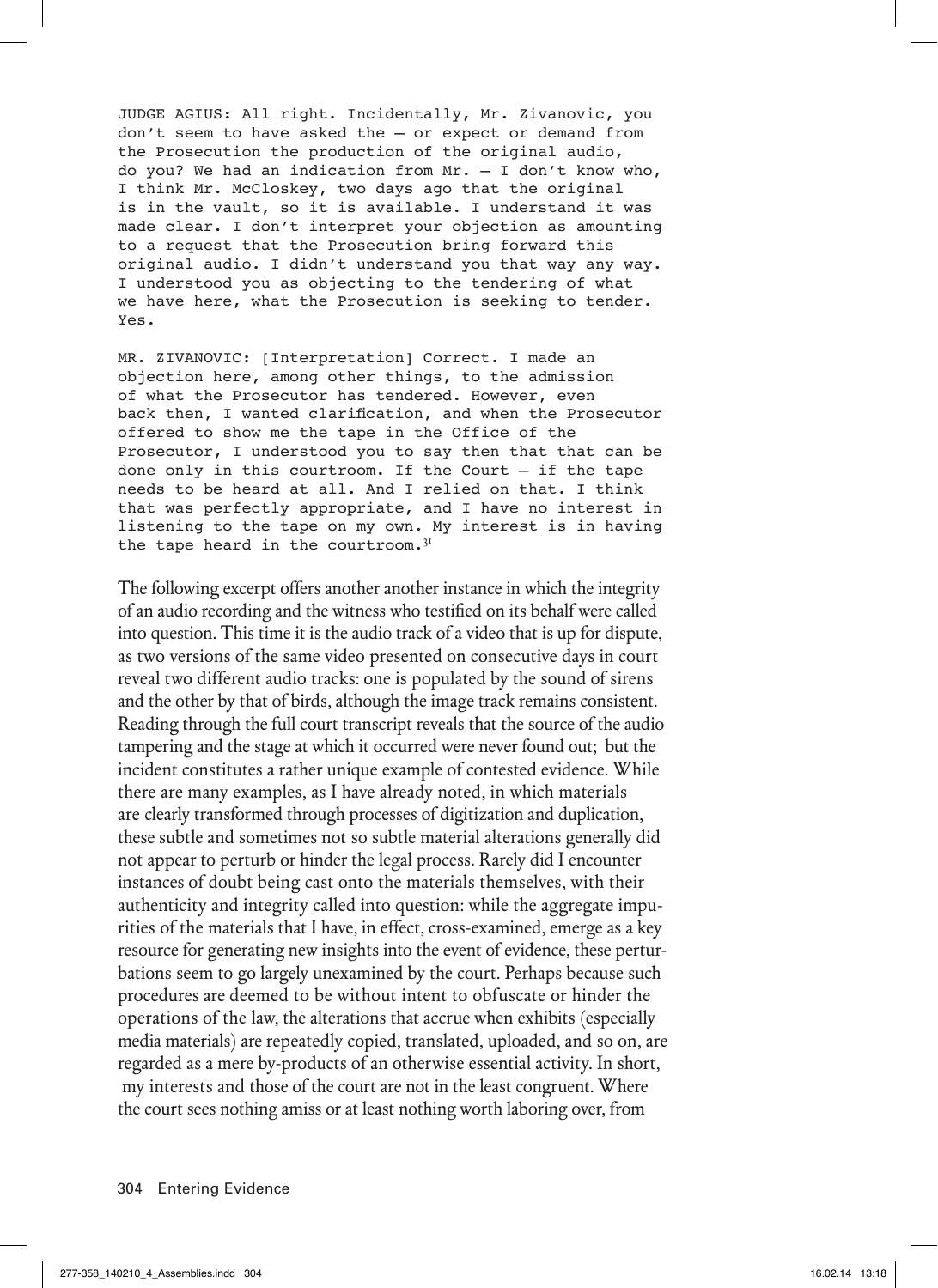a perspective attuned to the micro-events encrypted within such legal materials, a whole new world begins to appear. As Walter Benjamin writes, it may be possible to "assemble the large-scale constructions out of the smallest and most precisely cut components. Indeed, to discover in the analysis of the small individual moment the crystal of the total event."<sup>32</sup>

Q. Between the time you received the video, approximately a year after you arrived in Belgrade, until your appearance in court yesterday, do you know of any changes to the audio or video that was shown in court? A. As far as I know, no changes were made. You can find the same footage elsewhere as well. This is just one copy of it. I suppose there must be dozens or hundreds of it floating around.  $[...]$ 

Q. Are you aware that the Office of the Prosecutor has the unedited video that was originally shot on the 4th of August? A. I'm not aware of that. Q. Are you aware that the audio from the original video has been distorted in the video that you presented in court yesterday?

A. I'm not aware of that either.

Q. Let me show you a comparison of the original video that was produced to the Defense by the Office of the Prosecutor versus the video you presented in court. You will recall the scene of women and children running across the street under an air raid siren, and I'll let you compare the one video that was produced by the Prosecution to the Defense and then the video you presented in court yesterday.

JUDGE ORIE: Mr. Misetic, you have referred several times to the audio as well. The audio is not in evidence, at least is not being ignored by the Chamber.

MR. MISETIC: I'm not talking about the voiceover. I'm talking about the actual sound what was happening in Knin, and I believe, Your Honour, you did indicate that you were able to — JUDGE ORIE: Yes, indeed, the sound of the shelling. MR. MISETIC: Correct. Correct. [Videotape played] […]

JUDGE ORIE: I do understand. I do understand that we saw partof what we saw yesterday, and we saw a different version of the same picture but different sound. MR. MISETIC: Correct. JUDGE ORIE: Now, you'd like to have this in evidence, I take it? […]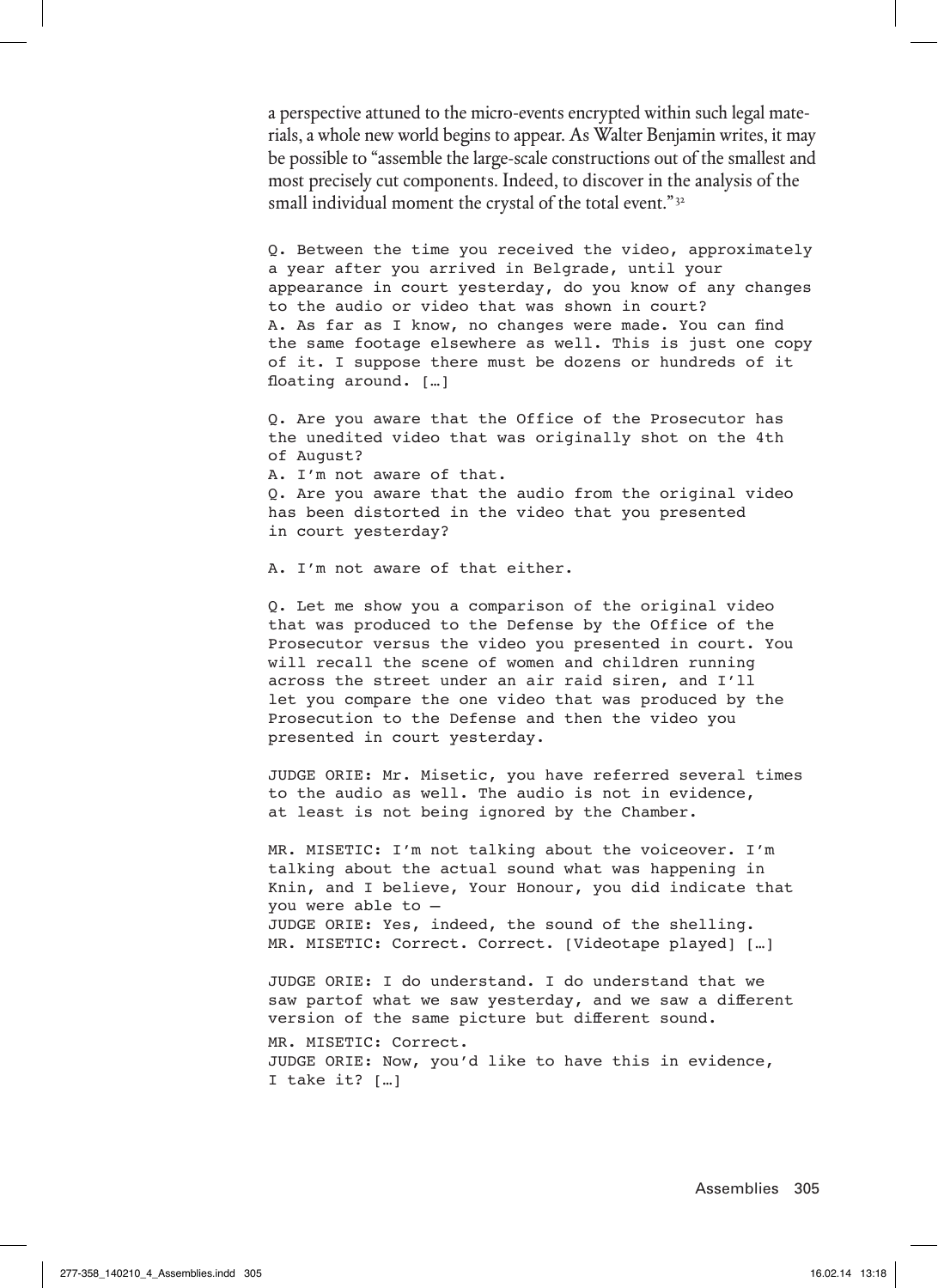Q. Witness, do you know who added the siren to the video you played yesterday? […]

A. I don't think I can tell. I suppose the original tape that I handed over for a copy to be made should be the copy that arrived here,in addition to which I think the original tape must still be available. I could have it sent to you personally, if that means anything, so that you can cross-reference it to your tapes. It was Veritas, was it not? I think not, because the only thing they had to do was make a copy of that tape. I don't think they actually had the equipment to introduce any new editing moves or to change the original footing.

JUDGE ORIE: It appears that the witness has no knowledge on what has been done, so let's stop speculating. Please proceed. 33

## **Part III: The Tape**

All credibility, all good conscience, all evidence of truth come only from the senses.

—Friedrich Nietzsche 34

On a hazy morning in October 2013, Steffen Krämer, Srdjan Hercigonja, and I made our way to Izbica, the tiny rural village a two-hour drive to the south of Pristina, Kosovo, where Liri Loshi had shot his incriminatory video documenting the aftermath of the Izbica and Padalishte massacres of 1999, in which more than 120 Kosovar Albanians had been brutally murdered. The video and his testimony were debated within the war-crimes prosecutions of both Milošević and Milutinović. With satellite images and Google Earth screen-grabs to guide us we eventually found the unmarked road that would lead us back to this tragic site of ethnic violence. It was a sobering journey, generated in part by a conviction that making contact with the site and its remaining residents might somehow begin to supplement an event that the legal protocols of the court had, I felt at the time, systematically disarticulated and thus evacuated of all affect. As the residual haze that clung to the rolling hills slowly lifted, the landscape became all the more remarkable, not for the horrific past that one might imagine it would still manage to disclose, but for it's apparent absence. A farmer ploughed his field with an aging tractor and a dog growled at slow moving cattle. There was little to see as we approached the meadow.

This experience of returning to a site of extreme trauma and violence to be confronted by a lack of visible proof that something horrible happened is a common enough experience, one that is often the result of a simple need for life to return to "normal." If history is to be invoked it generally comes in the form of memorials and cemeteries—markers that designate the official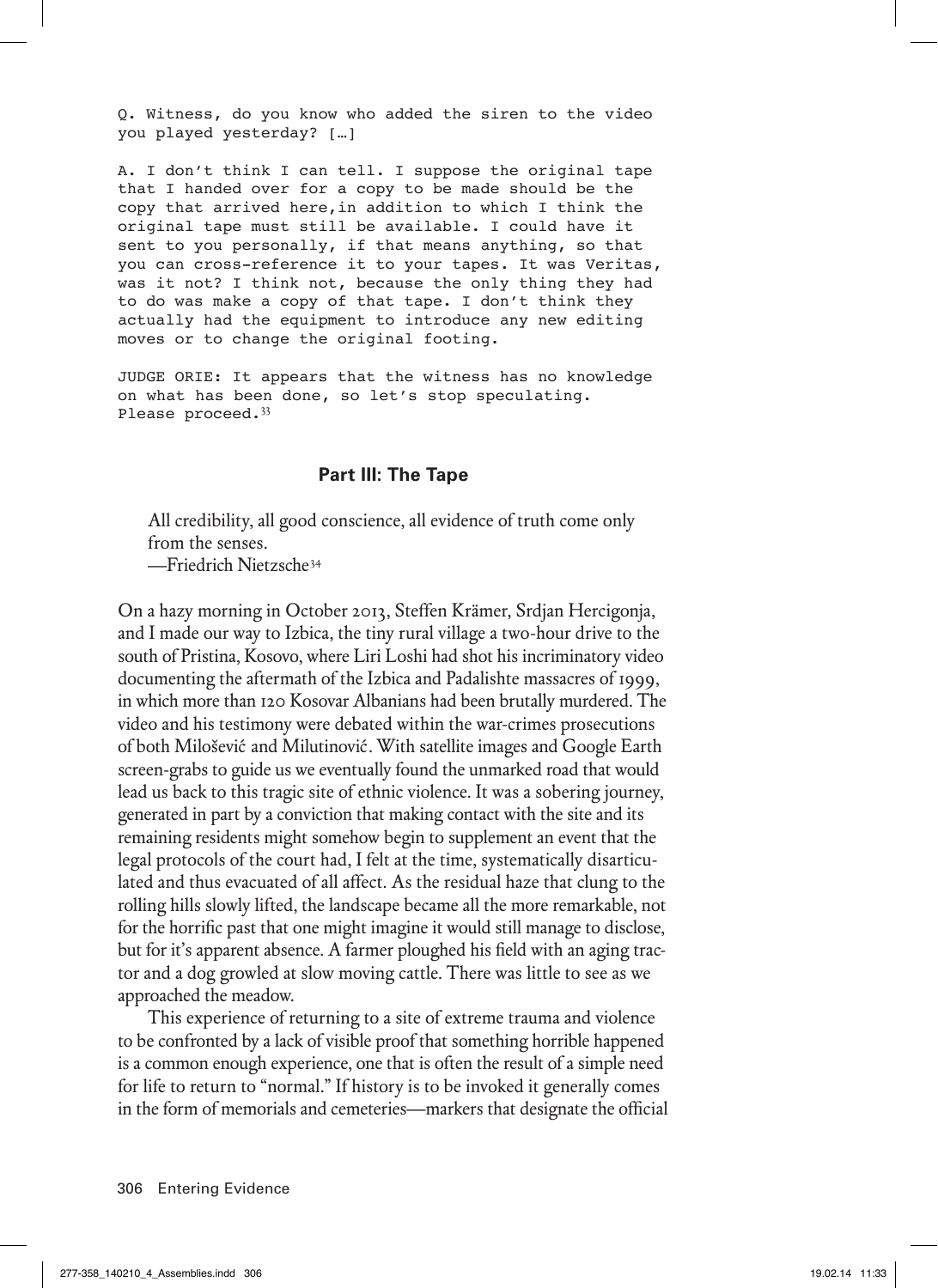

Fig. 28. Video shot at the site of the Izbica massacre in Kosovo, October 7, 2013. Still from Susan Schuppli (dir.) and Steffen Krämer (cinematographer), *Material Witness* (UK, 2014).

geographies of loss. In a recent conversation I had with documentary filmmaker Philip Scheffner about his film *Revision* (2012) made with Merle Kröger, we spoke about the paradox of being in a location where violent events had happened and yet not being able to discern evidence of that history regardless of how recently the event in question had taken place. He insisted that there is always something to see or to intuit if we look with sufficient intensity and are fully aware of what it is we are actually looking at or for. The seeing that we both had in mind was not an encounter with a concrete reality that would readily disclose its violent history through visible proofs such as a bullet-scarred building, but rather a kind of Benjaminian stereoscopic or dimensional vision that could peer into the "depths of historical shadows" and discover the latency expressed by ordinary things—such as a patch of new growth in a meadow where graves had been disturbed—the significance of which might otherwise go unnoticed.

Having spent a great deal of time reviewing the video footage that Loshi shot at Izbica and Padalishte, and after pouring through the hundreds of related pages of ICTY court transcripts, I have finally come to realize that the affective remainder of the Izbica massacre has not in fact been flattened by the legal protocols that were mobilized to attend to such a horrific event, as I had earlier surmised. On the contrary, a bureaucratic excess, albeit not one resonant with emotive affect, was produced by the very elaborate recoding processes through which the material evidence was made to move and speak. The more the video was played, edited into sequential clips by the court, translated into multiple languages, rewound, fast-forwarded, stopped, and cross-examined, the more saturated or impregnated with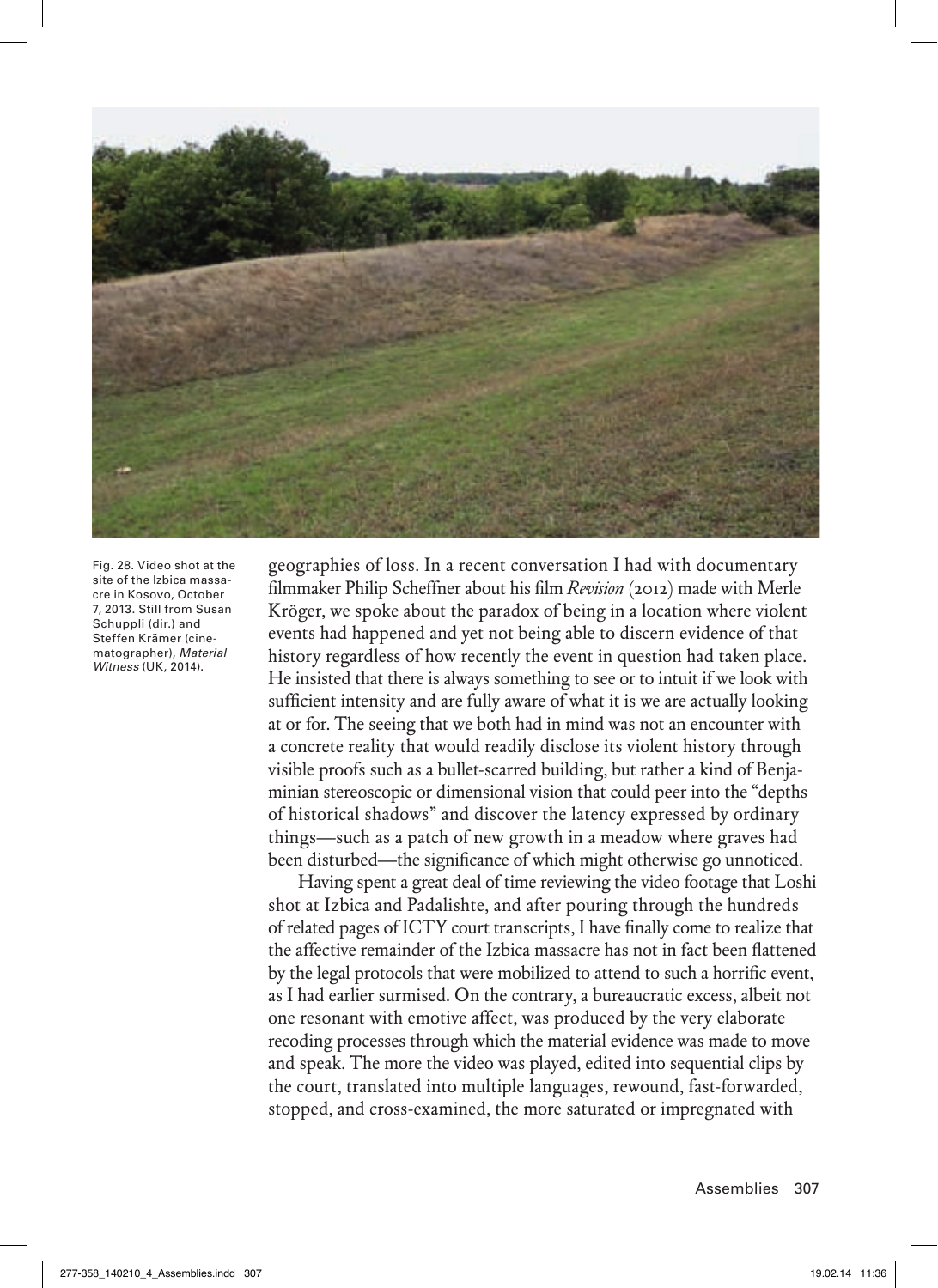information it became. Two histories were now evidenced by the object: the tape as recorded and copied by Loshi and the process of legal arbitration to which the video had been submitted. Something happened to the video as it worked its way from its procurement in Albania, through its pre-trial proceedings and disclosure by the prosecutor, to its presentation before the trial chambers wherein corroborating testimonies were disputed, and its final entry into evidence as official exhibit P232. The violence captured at the scene of the crime was, to a certain degree, complemented by the tape's machinic afterlife as it was submitted to the relentless legal machinery of the court.

[Videotape played]

JUDGE BONOMY: And you say in that statement under oath: "I recorded this videotape myself on March 31st, 1999, and this original exhibit has been in my constructive possession from the time of filming until now." Now, we already know, thanks to the testimony that you gave in statement you made under oath is not true and accurate because Mr. Thaqi is the one who recorded the video. Now, is it also the case that the second part of this statement, that is to say that you had the original tape in your constructive possession at all times before delivery to the Prosecutor, that statement is not accurate and in fact is false. Isn't that correct?

A. No. This is correct, but I believe this is a misunderstanding. Because what I was — what I said there or what I was trying to explain there, and I did — I believe I did so, was that just after the taping was done by Sefedin Thaqi in — after a few days, I believe this was April 3rd or 4th, I can't remember it now, we transferred the whole filming from his tape to VHS tape, which I had it all the time in my possession. But that tape I couldn't bring with myself to Albania because I found it very dangerous to take it with myself. Later on I meant I could and I would, but I never did because I found it too dangerous. And then I was trying to get a hold of Sefedin Thaqi's tape, which I did. And this is how this Sefedin Thaqi's tape got into Tribunal and not my tape that you're referring to, which, of course, like you said, was in my possession all the time. And I believe now it's in a possession of Tribunal of The Hague as well.

Q. Now, with respect to Mr. Thaqi's tape, am I correct that this tape was at one point in time stolen by some thieves?

A. Yes. At the time where I was looking for this tape, his own camera was stolen, I believe not because of the tape but because — the tape was stolen because of camera. The thieves didn't even know what was in. And then with the help of Shaban Dragaj I get a hold of this tape again.<sup>35</sup>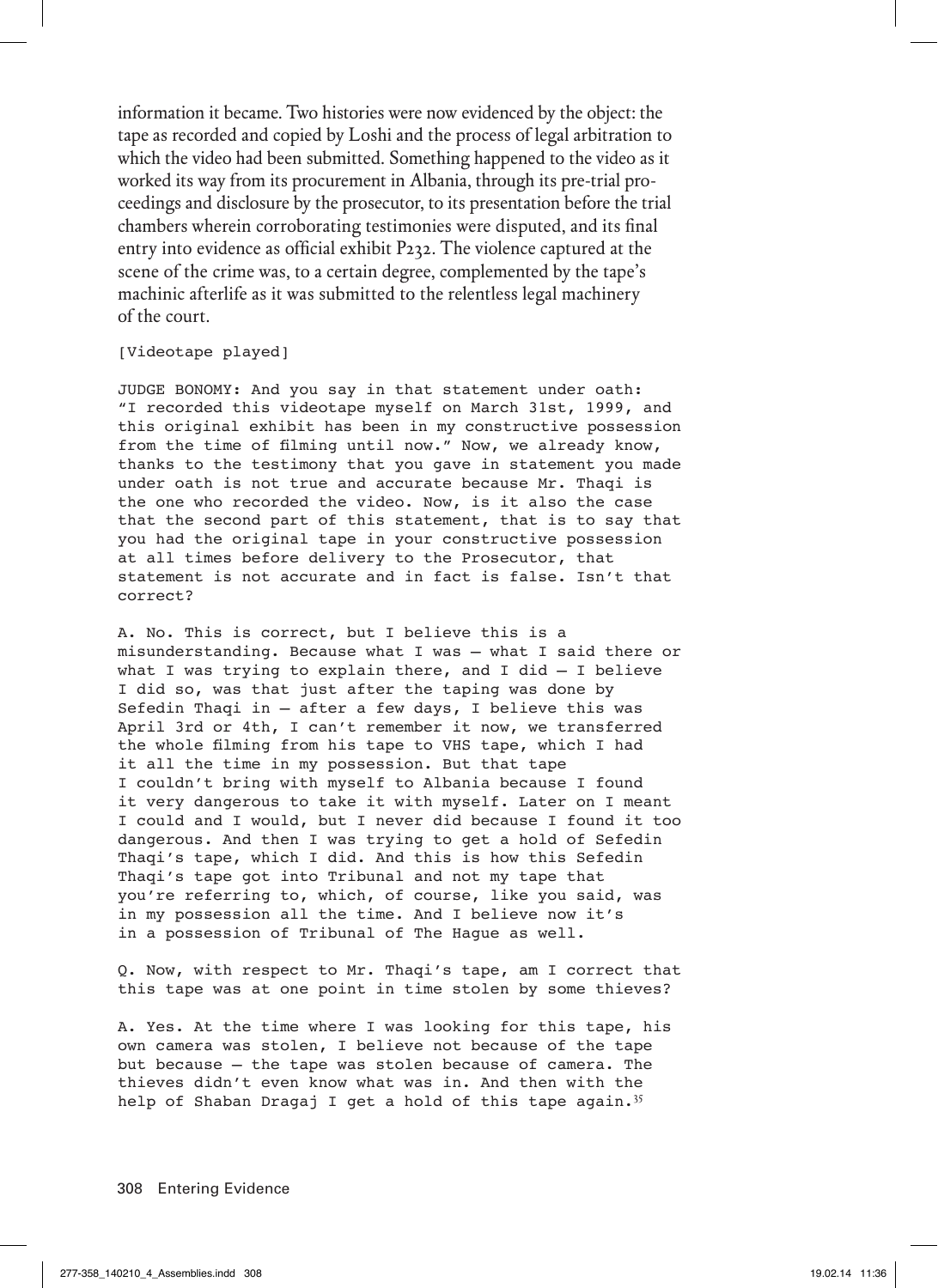Within a juridical context the material witness is a person who is deemed to have information germane to the subject matter of a lawsuit or criminal prosecution that is significant enough to affect the outcome of the trial. In other words, the witness, by means of the information they may possess, is considered sufficiently "pertinent" to the legal proceedings that every effort must be made to procure their testimony. Humans become witnesses when their knowledge or experience positions them as semantically "material" to a case. However, the mere fact that materials capture and archive eventful processes within themselves or harbor information as metadata does not convert such entities into de facto material witnesses capable of testifying before the tribunals of history. All matter registers evidence of certain histories, but not all materials become evidential in the sense of disclosing or bearing witness to these historical processes. Emphasizing the classical distinction between legal evidence, as that which belongs to the domain of the technical archive, and testimony, understood as a sworn pledge (made by a person) to tell the truth, Jacques Derrida has argued that "to be a witness consists in seeing, in hearing, etc., but to bear witness is always to speak, to engage in and uphold, to sign a discourse. It is not possible to bear witness without a discourse."<sup>36</sup> What Derrida shows, however, is that this (legal) discourse is already to some degree technical by the very nature of the iterative protocols that organize the taking of the oath. The appeal to technics that he identifies within the structurally performative dimension of entering the law as a witness—I swear to tell the truth, the whole truth, and nothing but the truth—exposes the degree to which it becomes difficult to differentiate between a conception of material evidence and pure testimony, with this difficulty turning exclusively on the question of technology. This ambiguity is at the heart of a discussion around the amateur video footage shot by Loshi in the aftermath of the massacres at Izbica and Padalishte.

Appearing initially as erratic magnetic interference, the damaged materiality of exhibit P232 eventually migrates into the image-field as the mute horror of dead bodies slowly coalesces to reveal itself to the camera/viewer. The material violations evidenced in the dense overlay of defects caused by the repeated copying and over-coding of the tape immediately alerts us to the material violations of the body proper that will soon emerge as the intended subject matter of the image. In cinema such frenzied distortion in the visual field has come to signal immanent danger and threat, as the stability of a world organized as a coherent picture falls apart and is consumed by violence, a trope that a director like Michael Haneke has relentlessly resisted in extruding violence out of his restrained and overly passive images. The flat, orderly image cleansed of animated surface noise is the most terrifying in a Haneke film and the rupture when it occurs all the more ferocious. His films *Funny Games* (1997) and *Caché* (2005) are exemplary in this regard. The massacre video cannot, of course, be compared to the narrative constructions of cinema given its status as documentary evidence of a crime.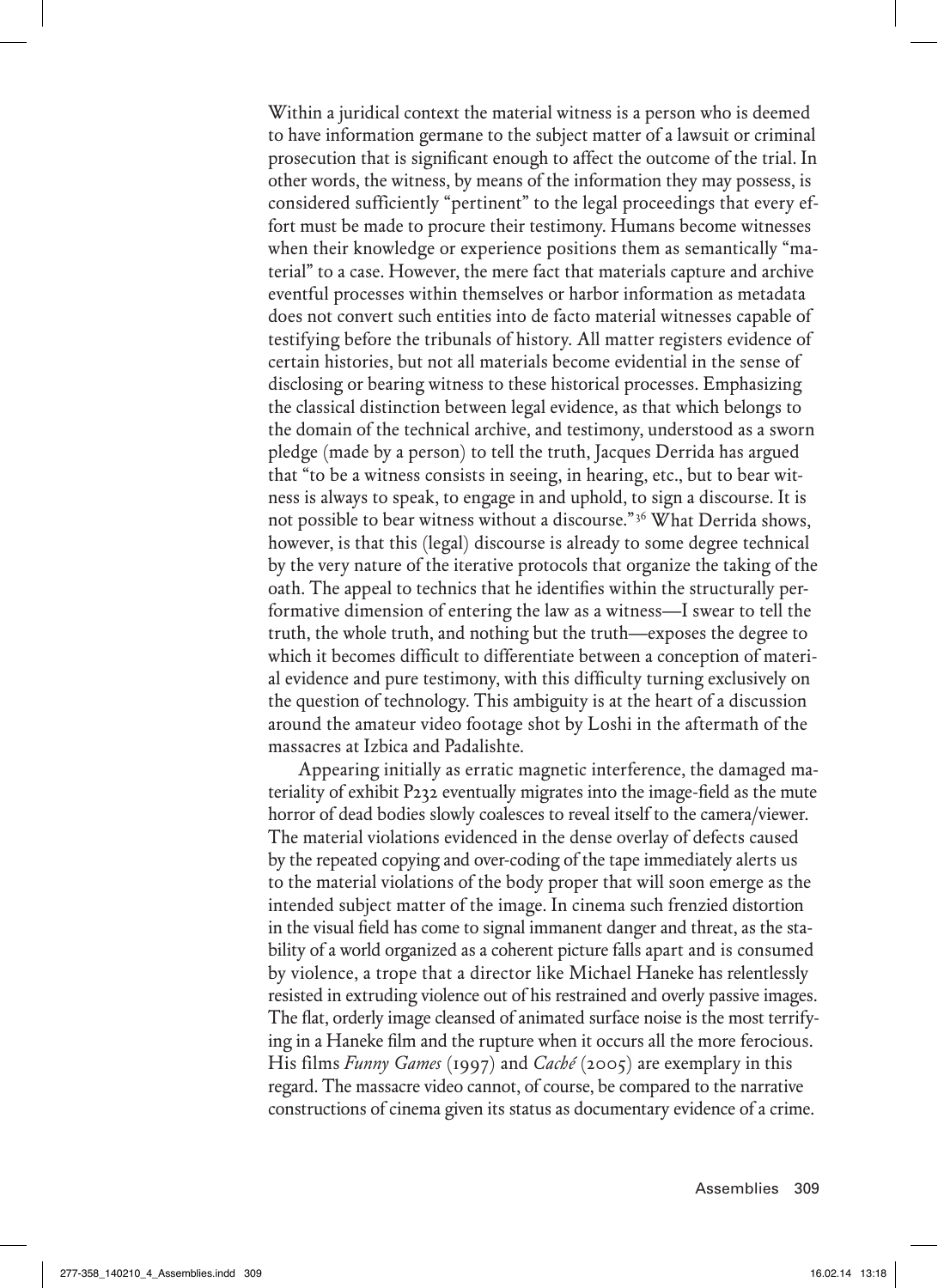

But the impoverished condition of the tape, with its material degradations and destabilized image-field, are disturbingly resonant with chilling affect, reminding us of the political program that sought to eradicate difference through ethnic cleansing.

Literary critic Shoshana Felman has argued that the very difficulty of producing an intelligible narrative in the face of historical trauma is that which characterizes the true act of bearing witness. Drawing upon the filmed documentation of the Eichmann trial in which a witness, Yehiel Dinoor/K-Zetnik, fainted while attempting to testify, she asks under what circumstances and in what ways the withdrawal of the legal conventions of speech can constitute a form of legal testimony in its own right. 37 When recounting his own experiences of Auschwitz, Primo Levi likens his memory traces to the machinic operations of a tape recorder, which can rewind and play back history: "I still have a visual and acoustic memory of the experience that I cannot explain. […] Sentences in languages I do not know have remained etched in my memory, like on a magnetic tape."<sup>38</sup> K-Zetnik's memory erased the trauma of the camp, whereas Levi's memory recorded it. In both cases the capacity to bear witness occurs not through acts of spoken testimony but through technologies of inscription: the fainting body, the mnemonic operations that rewind and play back like a tape recorder. Likewise, rather than reducing its capacity to stand convincingly before the Tribunal as a witness to a crime, the degraded quality of Loshi's videotape enhances its capacity for testimony insofar as the epistemic dimensions of an image-regime typically called upon to account for historical violence through explicative narration are refused. Instead its material defects saturate the tape with a different kind of information, producing a form of ontological reckoning that doesn't require the supplementary intervention of a human witness endowed with the task of extracting meaning from errant electrons or executed bodies. Forcing wholeness and clarity from the massacre videotape's erratic image-data would, in my mind, violate the events anew—which is exactly what happened during the cross-examination of Loshi in court. What the footage can tell us about the historic events to

Fig. 29. Video framegrabs from Liri Loshi's footage shot in the aftermath of the Padalishte Massacre, Kosovo, March 26, 1999. Source: ICTY Case No. IT-02-54: Milošević, Source: ICTY Court Records.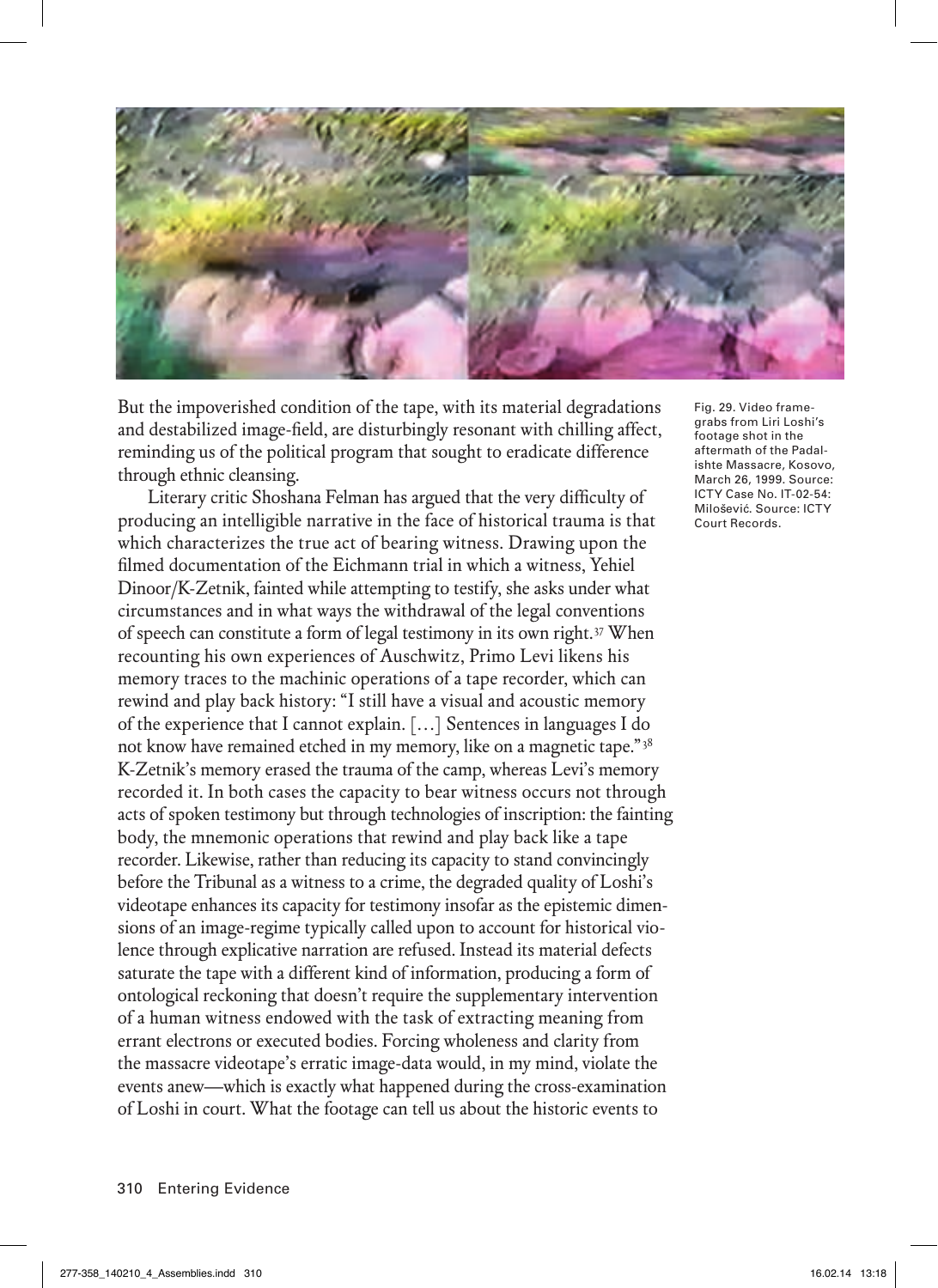which it gestures as a technical witness, is matched in relevance by its struggle to meet the court's demand for coherent accounts of history.

When writing about Francis Bacon's paintings, Gilles Deleuze contends that "photographs cannot produce an intensity of sensation, or rather cannot produce differences within sensation," in that, unlike painting, they do not activate the body and provide different ways of seeing. Rather, they are merely a recording and a resemblance of what we see. 39 Painting, says Deleuze, requires the cooperation of the artist's hand, which is always in a relationship of imbalance with the eye. What the eye sees can never be registered absolutely by the hand: something different always emerges from within the depths of paint. I contend that many of the media artifacts presented during the legal proceedings of the ICTY emphatically register this imbalance at the level of the machinic. In each case, sensation emerges out of the technical reorganization of the image-event; that is to say, out of its material depths rather than out of its mimetic regime. A different strata of knowledge about these events of crisis—knowledge that arises out of processing —is impelled into presence, activating the sensorial domain of testimony at the moment that the plane of resemblance (the appearance of things) gives way to the furtive emissions of the ontological substratum. At these moments of intensified image-compression a new material witness might be said to emerge from within the depths of magnetic particles or pixels.

Q. My next question — there are only going to be two more questions, and that is going to conclude my crossexamination. So my first question has to do with the authenticity of the footage in relation to the date when it was made. Is there some compelling evidence that would prove the date when this was taken? Was it exactly June 1999? […] A. With regard to your first question, my sentence uttered on the tape is, "We are in Izbica, 23rd of June, 1999, 1215 is the time, 15 minutes after noon." This is my opening line when the recording starts, and then I explain what I'm doing. $4^{\circ}$ 

Q. My final question, sir: You've told us, both in the statement and under cross-examination, about the actual videotapes, and you talked about differences in format and then re-recording. The first format of the original tape, I'm holding up a very small videotape. Would you look at it, please. Is that the original format of the tape which was designated as 1733, is that the format of the original tape?

A. From the format that I can see from here, I can't make it out all that clearly, but it could well be the cassette that I brought to this court.

Q. Then I'm holding up a larger, normal size videotape that is usually in use at video stores, et cetera.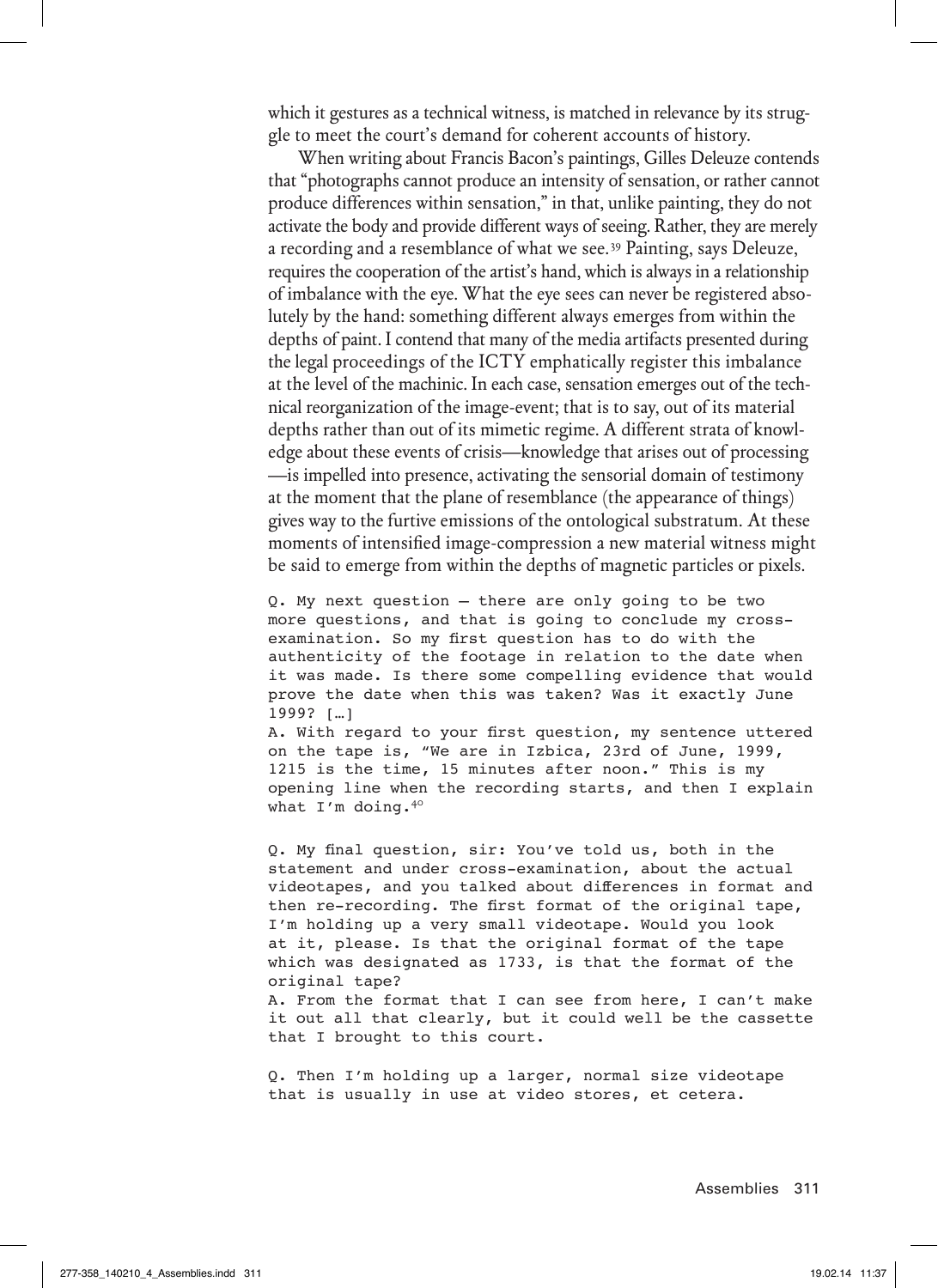Is that the size of videotape that you recorded or re-recorded what was on the smaller tape? Is that the two different sizes? A. Which one, the small one or the big one?

Q. Now looking at a bigger one.

A. Yes. That's the size of the cassette that I used to transfer the material from the small cassette to the large one, because later I used a small cassette of the kind that you're holding in your other hand.<sup>41</sup>

As this book *Forensis* makes explicit throughout, the primacy of human testimony is increasingly giving way to a forensic account of events that has shifted the emphasis towards an object-oriented juridical culture immersed in matter and in code. Yet in order for a legal object to bear witness legally, given that it can't swear to tell the truth, it must move through a sequence of bureaucratic stages that address its relevant features or structurally recompose it. The visceral defects of Loshi's massacre video bear sensate and even symbolic witness to acts of palpable violence. And somewhat surprisingly (to me) its electronic degradation did not raise questions as to the credibility of Loshi himself as a material witness, in spite of the fact that under crossexamination he admitted that the camera containing the crucial Izbica tape (IT-05-87) was stolen and later recovered in Albania along with the video. Loshi's admission corroborates the damaged state of the tape, which in addition to dropout shows signs of extensive image-loss, indicating that it was likely reprocessed by incorrect video codecs when transferred. Moreover, the presence of rolling scan lines and yellow streaks suggest that at one point the video may have been copied by filming directly from a television screen. These are all factors that point towards the tape's ongoing transformation as it traveled between Kosovo, Albania, and The Hague—a situation that could introduce doubt into the legal proceedings if the tape's chain-of-custody were to become an issue. Given the extraordinary events documented by the video, and the perilous conditions under which it was made, equivocations as to its veracity were minimal.

Slobodan Milošević cross-examining Liri Loshi:

Q. Yes. We're going to look at all that very carefully, don't you worry about that. And experts will take a look at that too, never you mind. But what I would like you to tell me is how, by showing a picture of a body in a meadow, you set out to prove that death was caused by execution. And then you go a step further and say that death occurred through execution and that the execution was carried out by the Serb army and police. How do you prove that by showing the picture of a dead body, of a dead man in a meadow? […]

JUDGE MAY: I'm going to stop you. I'm going to stop you.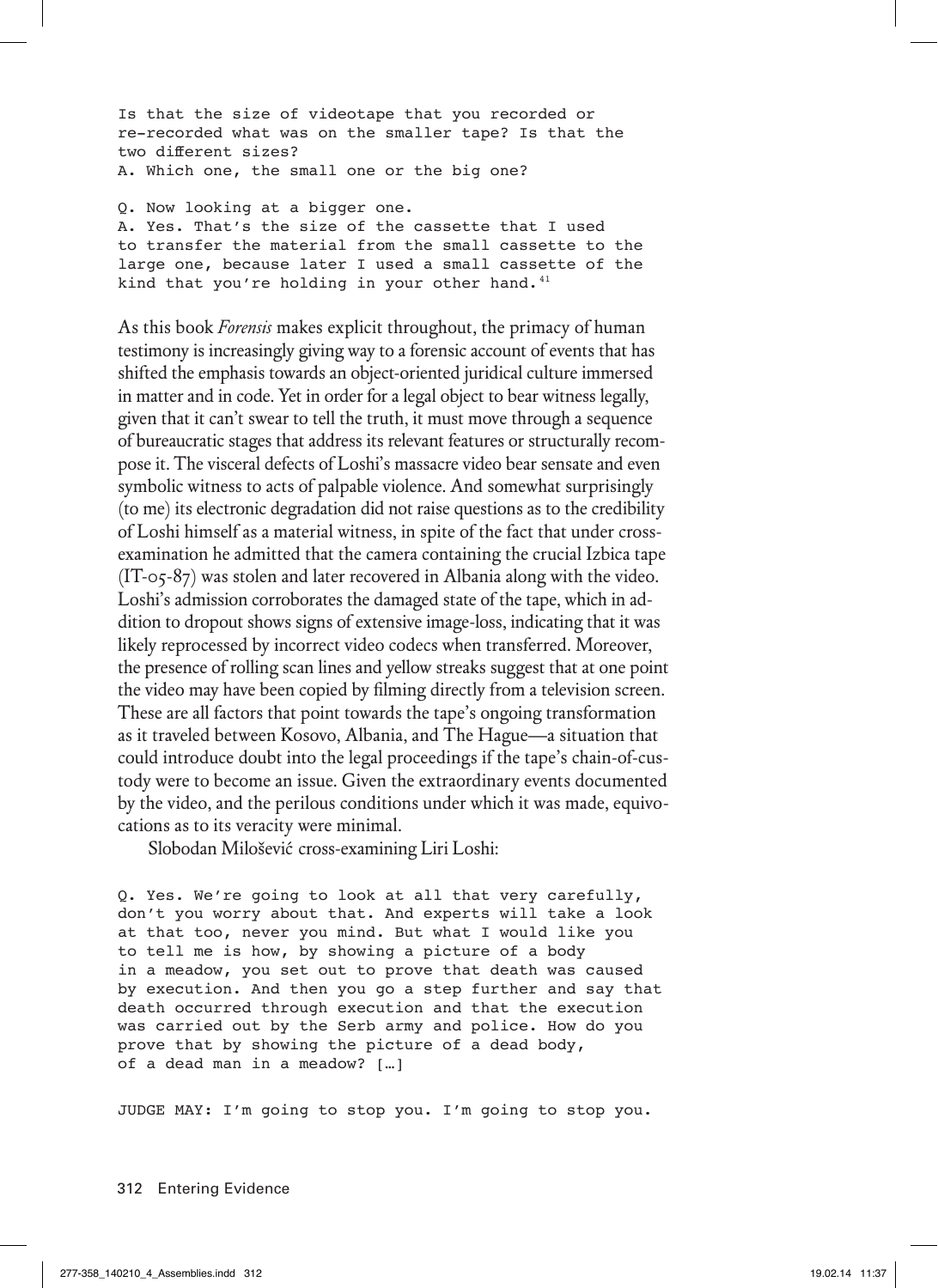Fig. 30. IT-02-54: Milošević [WMV] Videotape of Izbica Massacre (extracts). Document Type: Exhibit P308A • Date: 03/09/2002 • By: Prosecution. Source: ICTY Court Records.



All this is argument. There's no point arguing with the witness. He's given his evidence. He's described what he filmed. There's no point asking him what it's supposed to prove. That's a matter which we're going to have to decide. You know this. You argue with witnesses and it's pointless.<sup>42</sup>

"But what I would like you to tell me is how, by showing a picture of a body in a meadow, you set out to prove that death was caused by execution?" This meta-question posed by former Yugoslav President Slobodan Milošević does not doubt the fact of the tape's existence, nor the condition of its production—chain-of-custody queries would tend to suggest there is something on the tape worth interfering with and would thus reinstate the significance of the object—his question instead casts doubt on the capacity of the image to *prove* rather than merely show that something happened. Given that the court's evidential holdings now enter the trial images almost exclusively as screen images scanned to e-court, whether buildings, soiled clothing, or bullets, the question could in many ways unravel its entire legal infrastructure, had the probative value of images been further disputed. My analysis of the ICTY Court Records is itself not concerned directly with representational matters, but with matter as captured by different forms of technology and processed by different kinds of legal apparatuses. It may be understood as a cross-examination that does not disavow the status of representation, inasmuch as it asserts the witnessing capacity of micro-material events and reveals their discursive uptake within the administrative circuits of the law. Despite the mere appearance of things, there is always something more